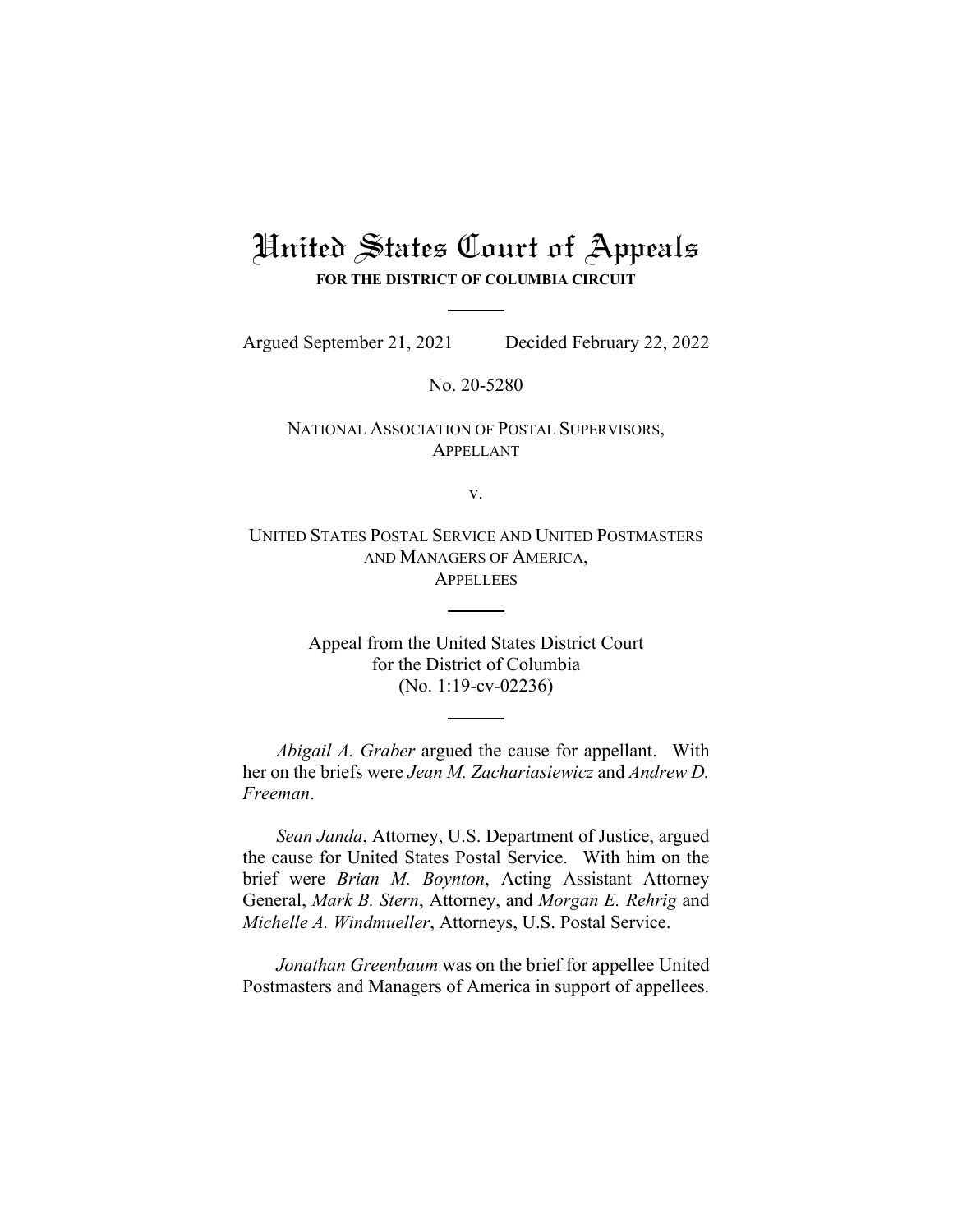# Before: PILLARD and WILKINS, *Circuit Judges*, and EDWARDS, *Senior Circuit Judge*.

Opinion for the Court filed by *Senior Circuit Judge*  EDWARDS.

EDWARDS, *Senior Circuit Judge*: The Postal Reorganization Act of 1970 ("Act" or "Postal Act") delegates authority to the United States Postal Service ("Postal Service" or "USPS") to, *inter alia*, "classify and fix the compensation and benefits of all officers and employees." 39 U.S.C. § 1003(a). In setting compensation, the Act requires the Postal Service to "provide adequate and reasonable differentials in rates of pay between employees in the clerk and carrier grades . . . and supervisory and other managerial personnel." *Id.* § 1004(a). In addition, the Postal Service must "achieve and maintain compensation for its . . . employees comparable to the rates and types of compensation paid in the private sector of the economy." *Id.* § 101(c); *see also id.* § 1003(a). The Act also directs the Postal Service to allow organizations representing supervisory and other managerial employees "to participate directly in the planning and development of pay policies and schedules, fringe benefit programs, and other programs relating to supervisory and other managerial employees." *Id*. § 1004(b).

The principal dispute in this case concerns the Postal Service's proposed 2016–2019 pay package for its "Field" Executive and Administrative Schedule ("EAS") personnel ("Field Pay Package"). The National Association of Postal Supervisors ("Association"), a recognized organization of supervisory personnel, filed a complaint in the District Court challenging the Postal Service's adoption of the Field Pay Package. The Association alleged that the Postal Service violated the Postal Act by failing to provide a pay differential between clerks and carriers and the supervisors that manage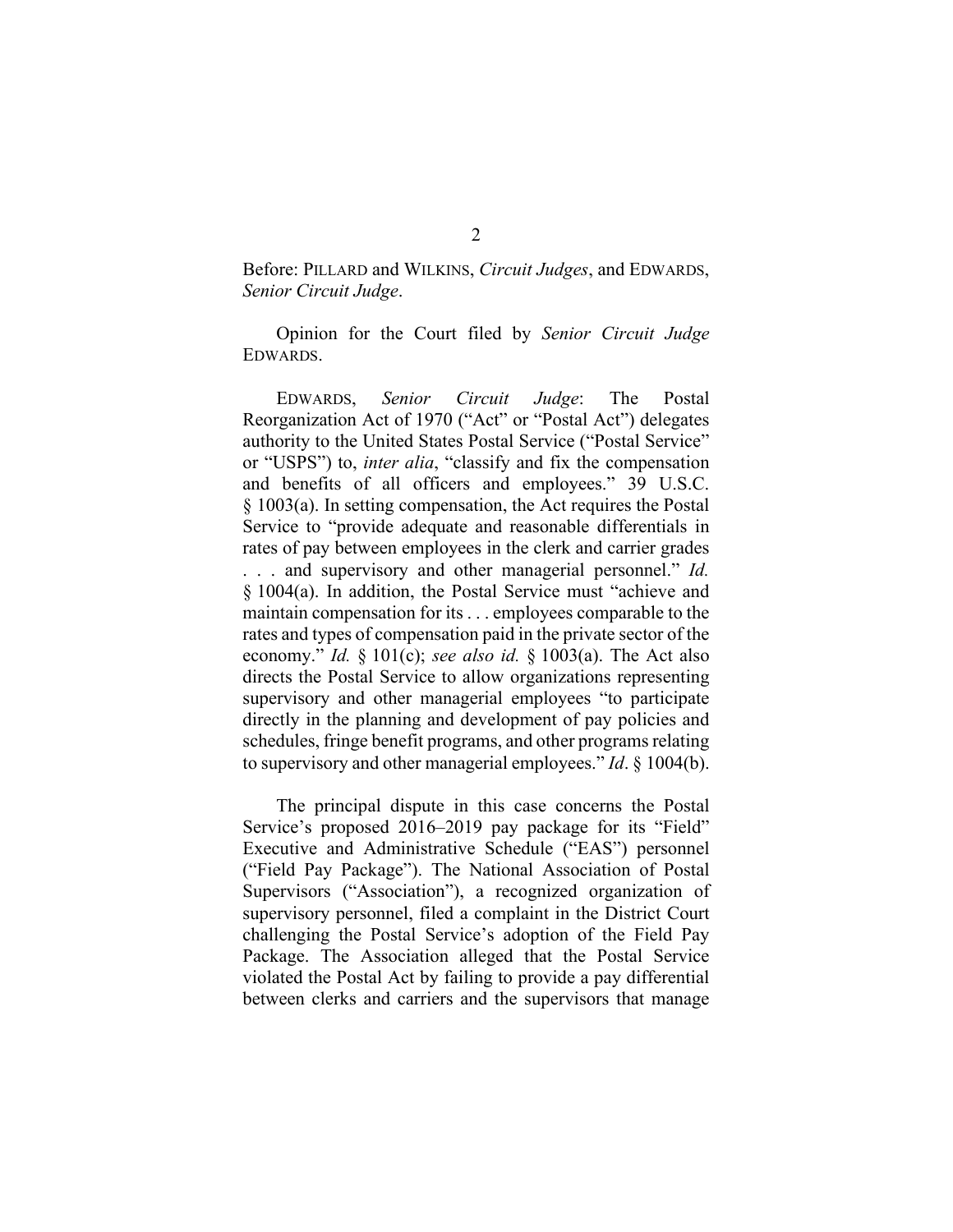them, and also failing to consider private sector compensation and benefits. The Association also challenged the Postal Service's refusal to consult with the Association regarding pay policies for Association members who are postmasters or whom the Postal Service categorizes as "Headquarters" and "Area" employees.

In response to the Association's complaint, the Postal Service argued that the matters in dispute regarding the Field Pay Package are not subject to judicial review. The Postal Service maintained that provisions in the Act authorizing the adoption of pay packages merely state "policy goals" that the agency "should attempt to achieve," not mandatory and enforceable directives. Br. for Appellee 4, 30. The District Court agreed and granted the Postal Service's motion to dismiss the Association's complaint for failure to state a claim. *Nat'l Ass'n of Postal Supervisors v. USPS*, No. 1:19-CV-2236, 2020 WL 4039177, at \*3-7 (D.D.C. July 17, 2020), *reprinted in* Joint Appendix ("J.A.") 39-52. The Association then filed a timely appeal claiming that the District Court erred in dismissing its complaint. We agree.

It is well established that judicial review of Postal Service actions "is available . . . to determine whether the agency has acted 'ultra vires'—that is, whether it has 'exceeded its statutory authority.'" *Mittleman v. Postal Regul. Comm'n*, 757 F.3d 300, 307 (D.C. Cir. 2014) (quoting *Aid Ass'n for Lutherans v. USPS*, 321 F.3d 1166, 1173 (D.C. Cir. 2003)) (citations omitted). In *National Association of Postal Supervisors v. USPS*, 602 F.2d 420, 435, 439, 440 (D.C. Cir. 1979) ("*National Association*"), we held that the statutory provisions at issue in this case are mandatory directives enforceable pursuant to *ultra vires* review. The scope of review articulated in *National Association* plainly controls the disposition of this case.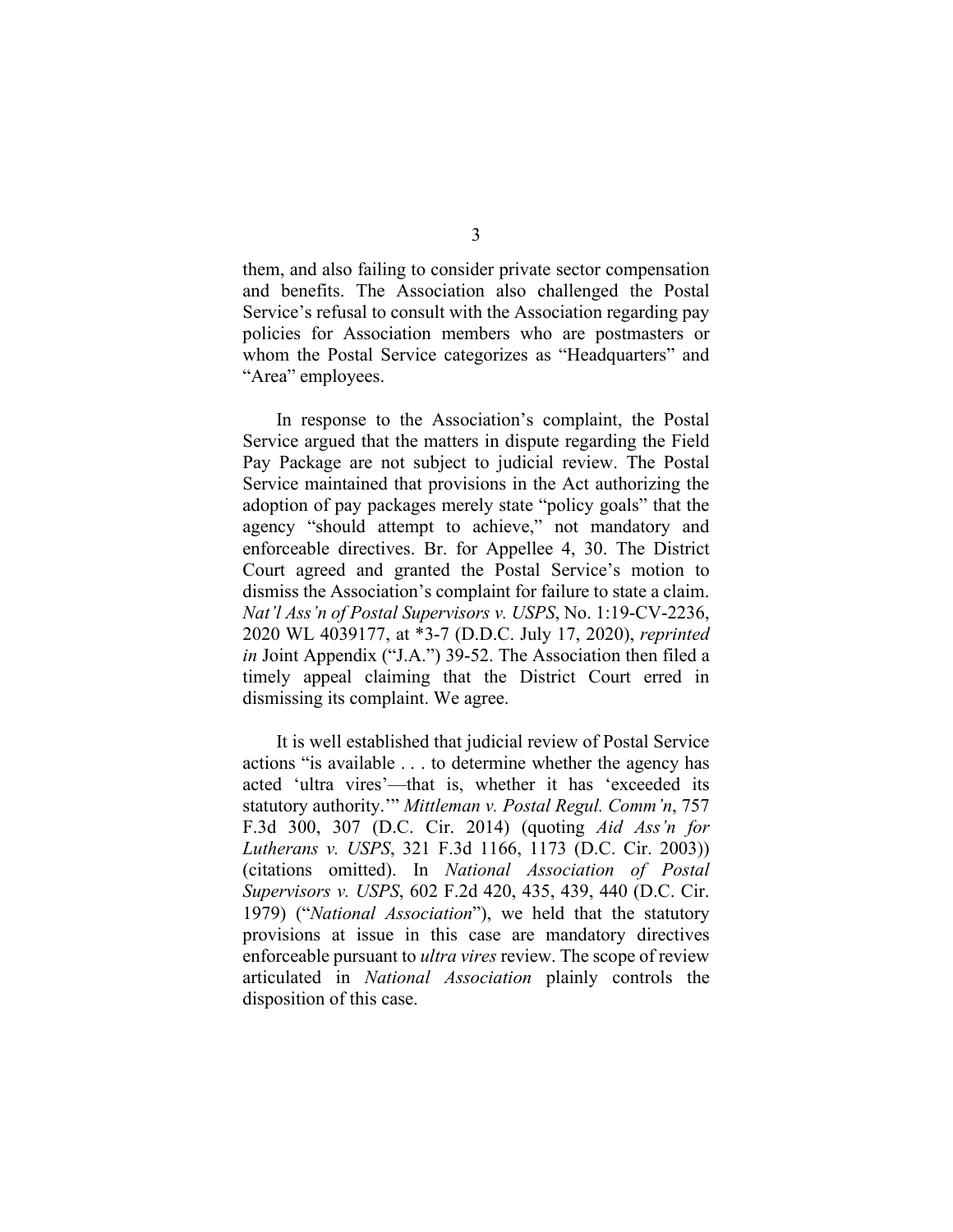After carefully reviewing the record in this case, and applying controlling principles from *National Association* and its progeny, we hold that the Association has plausibly alleged that the Postal Service exceeded its statutory authority and failed to act in conformance with the commands of the Act in the following respects: First, the Postal Service acted *ultra vires* by failing to institute "*some* differential" in pay for supervisors and by failing to demonstrate that it "set its compensation levels by reference, *inter alia*, to the compensation paid" in the private sector. *Id.* at 435, 440; *see also* 39 U.S.C. §§ 101(c), 1003(a), 1004(a). Second, the Postal Service failed to follow the commands of the Act by refusing to consult with the Association on compensation for "Area" and "Headquarters" employees; by refusing to consult regarding postmasters; and by failing to provide the Association with reasons for rejecting its recommendations. *See* 39 U.S.C. § 1004(b); *National Association*, 602 F.2d at 439. Accordingly, we reverse the judgment of the District Court and remand for further proceedings consistent with this opinion.

## **I. BACKGROUND**

#### **A. Legal Framework**

Congress established the Postal Service as an independent agency under the Executive Branch in the Postal Reorganization Act of 1970, Pub. L. No. 91-375, 84 Stat. 719. *See also* 39 U.S.C. § 201. As noted above, the Act instructs the Postal Service to classify and fix the compensation and benefits of all officers and employees; provide adequate and reasonable differentials in rates of pay between employees in the clerk and carrier grades and supervisory and other managerial personnel; and to achieve and maintain compensation for its employees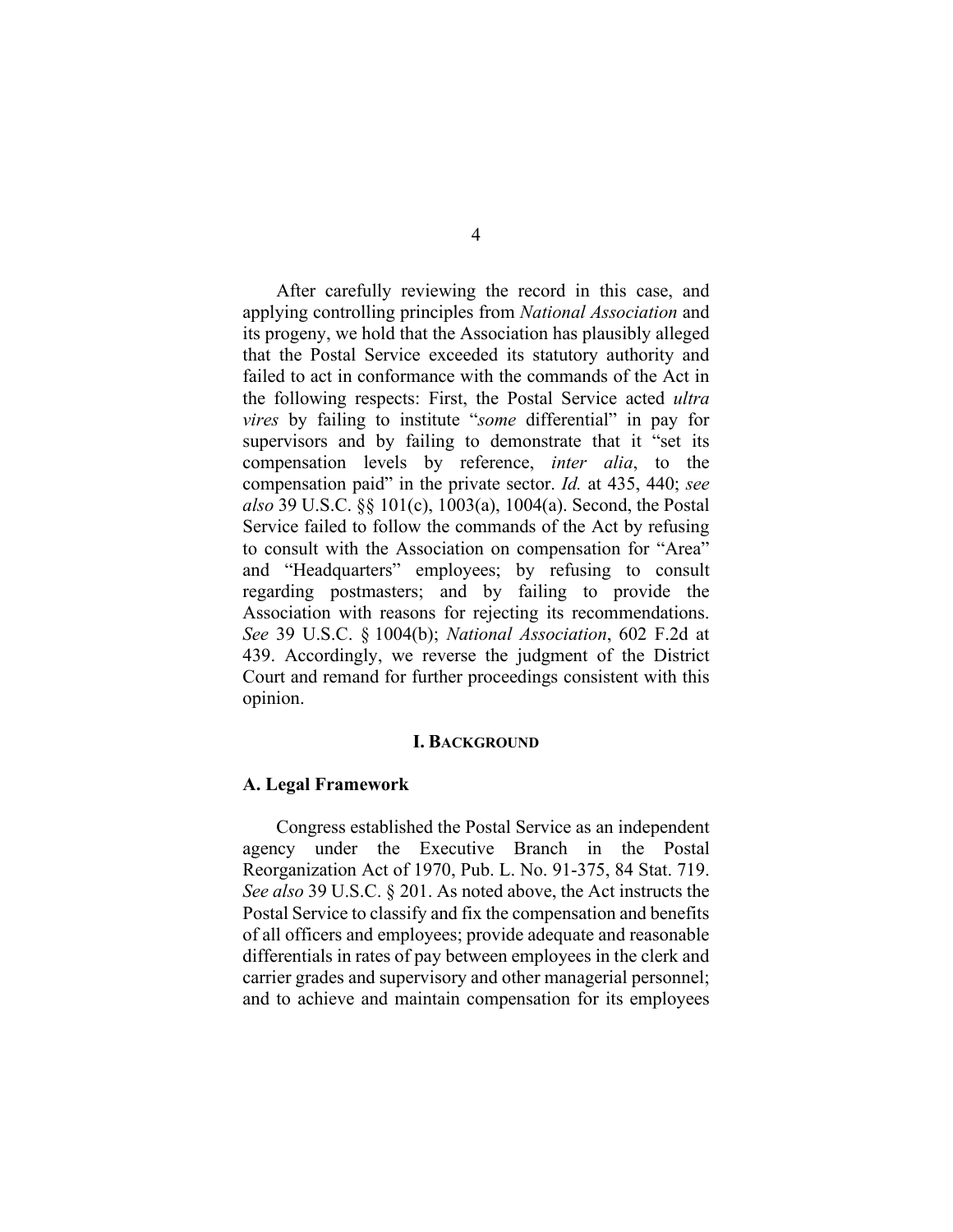comparable to the rates and types of compensation paid in the private sector of the economy. *See id.* §§ 101(c), 1003(a),  $1004(a)$ , (b).

Under the Postal Act, the salaries of rank-and-file employees – like clerks and carriers – are determined through a process of collective bargaining with recognized labor unions. *Id.* §§ 1202–1209. Collective bargaining for rank-andfile employees is covered by the National Labor Relations Act and subject to the jurisdiction of the National Labor Relations Board. *Id.* § 1209(a). By contrast, supervisory and managerial personnel are expressly excluded from representation in any collective bargaining unit. *Id.* § 1202(1).

Instead, the Act directs the Postal Service to "provide a program for consultation with recognized organizations of supervisory and other managerial personnel who are not subject to collective-bargaining agreements under chapter 12 of this title." *Id.* § 1004(b). An organization is "recognized" under the Act if it is "a supervisory organization [that] represents a majority of supervisors," "an organization (other than an organization representing supervisors) [that] represents at least 20 percent of postmasters," or "a managerial organization (other than an organization representing supervisors or postmasters) [that] represents a substantial percentage of managerial employees." *Id.*

Once recognized, an organization is "entitled to participate directly in the planning and development of pay policies and schedules . . . relating to supervisory and other managerial employees." *Id.* The Act requires the Postal Service to meet "at least once a month" with any recognized organization, share details of proposed compensation programs, and allow the organizations time to make recommendations in response. *Id.* § 1004(c)–(d). The Postal Service must give recommendations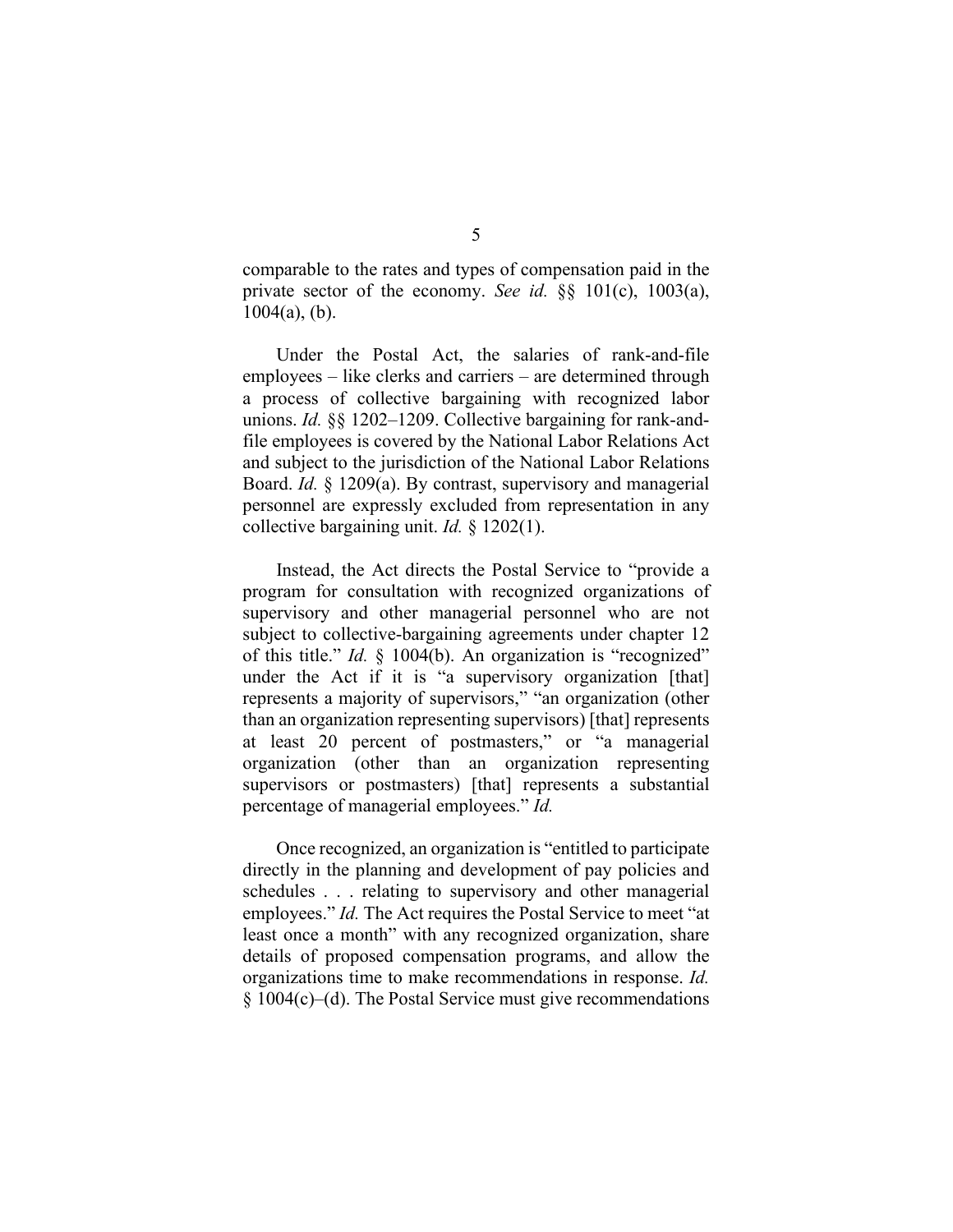made by recognized organizations "full and fair consideration," and, "if any of such recommendations are rejected," must provide reasons to the organization explaining why. *Id.*  $§ 1004(d)(1)(C), (2)(C).$ 

In the event that a recognized organization "believes that the decision of the Postal Service is not in accordance with the provisions of [the Postal Act]," the statute includes a dispute resolution process. *Id.* § 1004(f)(1). Upon request by a recognized organization, the Federal Mediation and Conciliation Service must convene a factfinding panel to review the Postal Service's decision. *Id.* The panel hears from the parties and makes recommendations concerning supervisory pay programs. *Id.* § 1004(f)(3), (4). The Postal Service must then "give full and fair consideration to the panel's recommendation and shall explain in writing any differences between its final decision and the panel's recommendation." *Id.* § 1004(f)(5).

## **B. Factual Background**

The Postal Service employs approximately 625,000 workers, about 49,000 of whom are supervisors, managers, postmasters, and other professional and administrative workers. These workers, known as "Executive and Administrative Schedule" employees, operate under the direction of approximately 500 executives, and in turn manage hundreds of thousands of rank-and-file employees, like clerks and carriers. The Postal Service designates its EAS employees as either "Headquarters," "Area," or "Field" employees, based on "where employees work or to whom they report." Reply Br. for Appellant 19. EAS employees are distributed across more than 1,000 job titles and levels.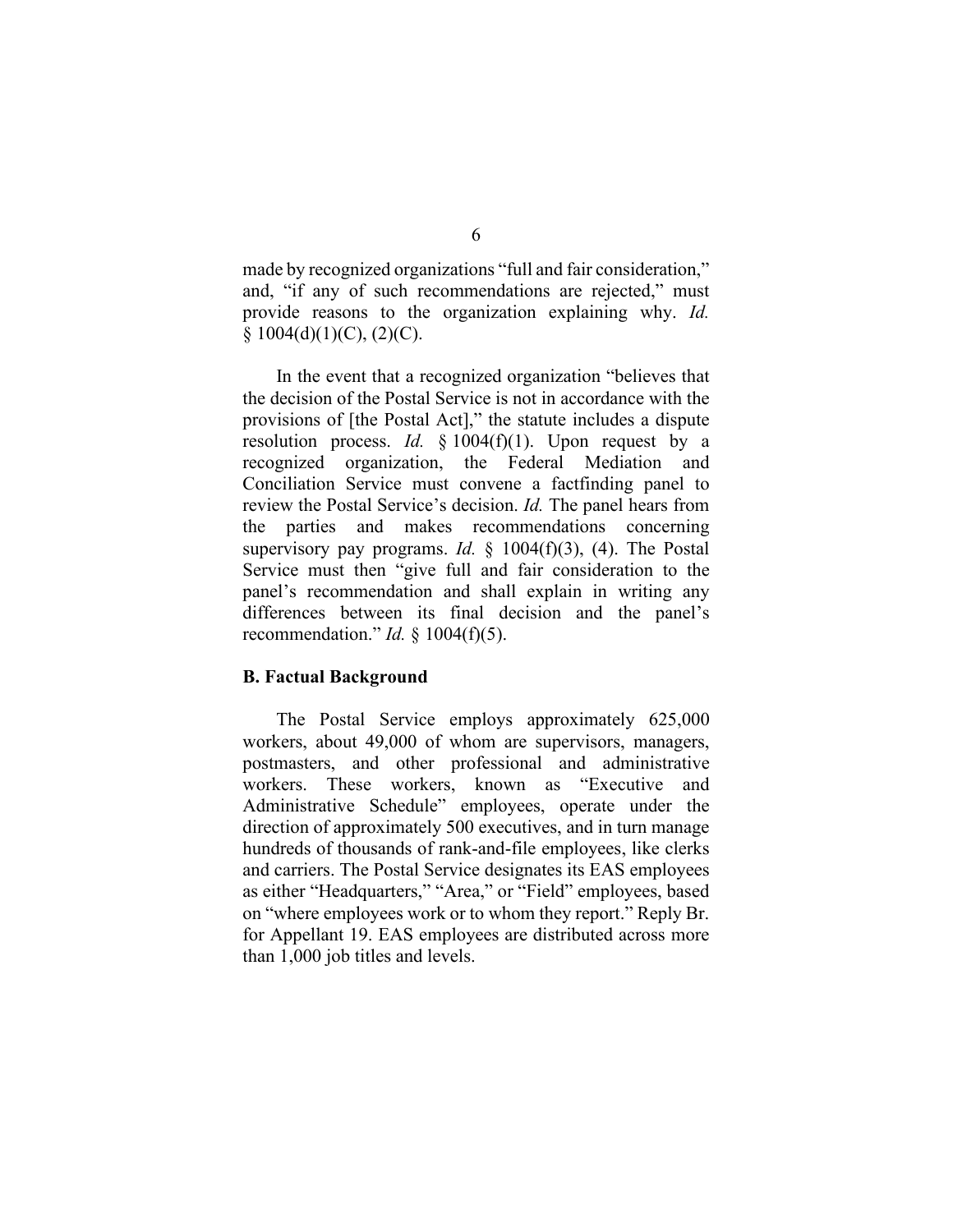The National Association of Postal Supervisors is a "recognized organization[] of supervisory and other managerial personnel" employed by the Postal Service. 39 U.S.C. § 1004(b). It has approximately 27,000 members comprising active and retired Postal Service managers, supervisors, postmasters, and other professionals. Association members include employees whom the Postal Service categorizes as "Field," "Area," and "Headquarters" employees, as well as postmasters.

## *1. Field Employees*

In September 2017, the Postal Service sent a proposed pay package to the Association for its "Field" EAS employees for fiscal years 2016 to 2019 ("Field Pay Package"). In the months following, the Postal Service consulted with the Association on the package via meetings, letters, and emails. The Postal Service rejected most of the Association's recommendations and issued a final decision in summer 2018. It did not provide any reasons for rejecting the Association's recommendations.

The Association requested that the Federal Mediation and Conciliation Service convene a factfinding panel to review the Field Pay Package. It contended the Field Pay Package violated the Act's requirements for setting adequate and reasonable pay differentials between supervisory and rank-and-file employees, *id.* § 1004(a), and for maintaining compensation and benefits comparable to those in the private sector, *id.* §§ 101(c), 1003(a).

The Association alleged the five percent "Supervisory Differential Adjustment" included in the package resulted in thousands of supervisors earning less than persons who they supervised because the Postal Service used a lower paid clerk position as the benchmark for this differential instead of a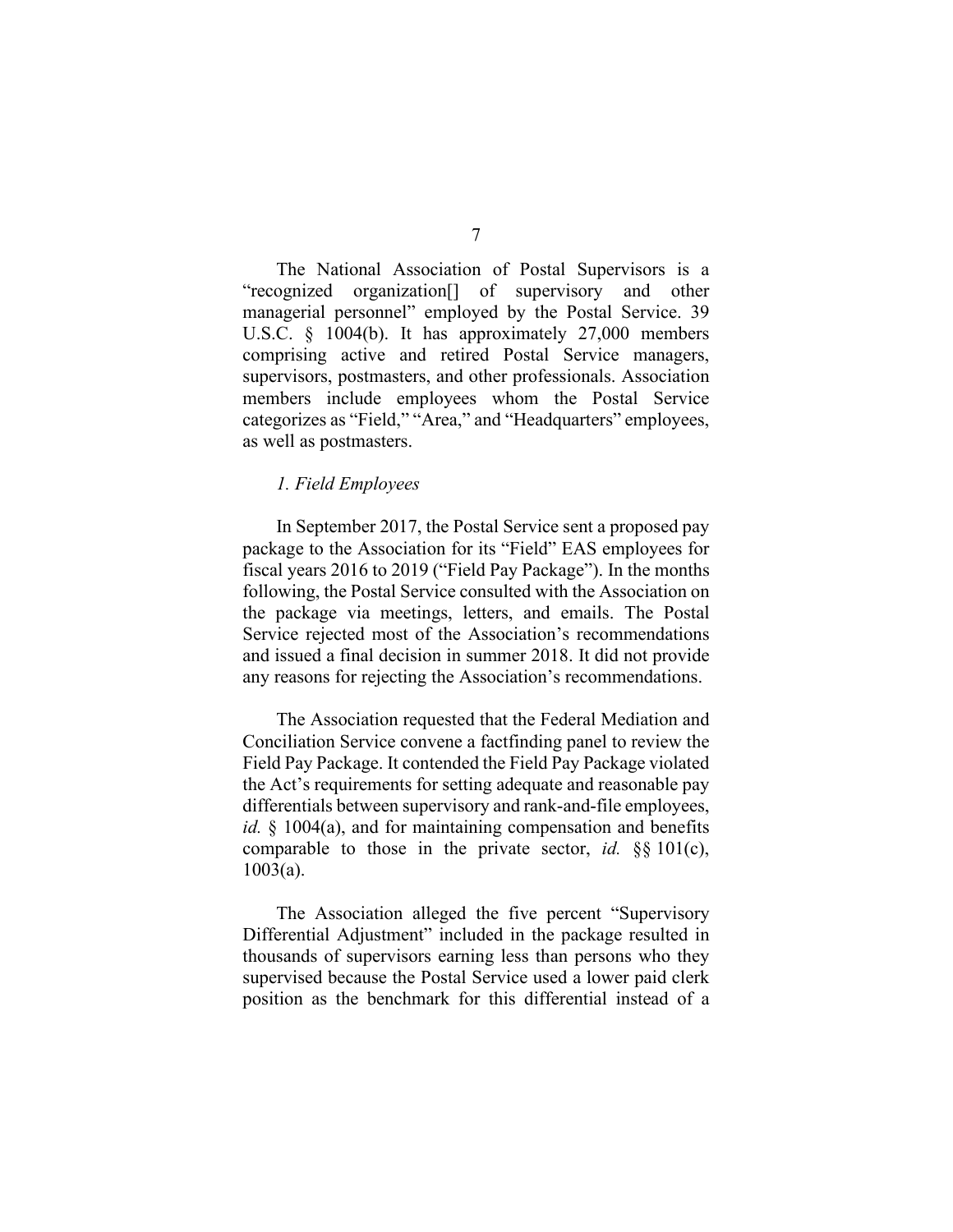higher paid (and more populous) carrier position. In addition, the Association claimed that many clerks and carriers received more total compensation than supervisors because they earned overtime at higher rates and after fewer hours than their supervisors, and they also received larger and more regular pay increases.

Regarding comparability, the Association alleged that the Postal Service took no steps to compare compensation or benefits to the private sector before issuing the initial Field Pay Package. Only after the factfinding panel was convened did the Postal Service hire a consultant to evaluate pay (but not benefits or other compensation) for eight out of 1,000 positions. The Association further alleged that the Postal Service did not consider high-wage locations or provide locality pay, refused to offer bonuses, and did not adjust pay in line with inflation or market increases as is done in the private sector.

The factfinding panel held a two-day hearing in December 2018 and issued its unanimous findings in a report in April 2019. It found that the Supervisory Differential Adjustment method used by the Postal Service had, in many instances, resulted in unreasonable and inadequate pay differentials. Regarding comparability, the panel concluded that the Postal Service had violated the Act's comparability requirement by issuing a final decision on the Field Pay Package without conducting any market survey into private compensation. It further concluded that the Postal Service method for determining pay increases, "as constructed and implemented by the [Postal] Service, does not satisfy the statutory criteri[on] of comparability." Compl. ¶ 26, J.A. 11.

The factfinding panel made recommendations for bringing compensation for supervisors into conformance with the Act.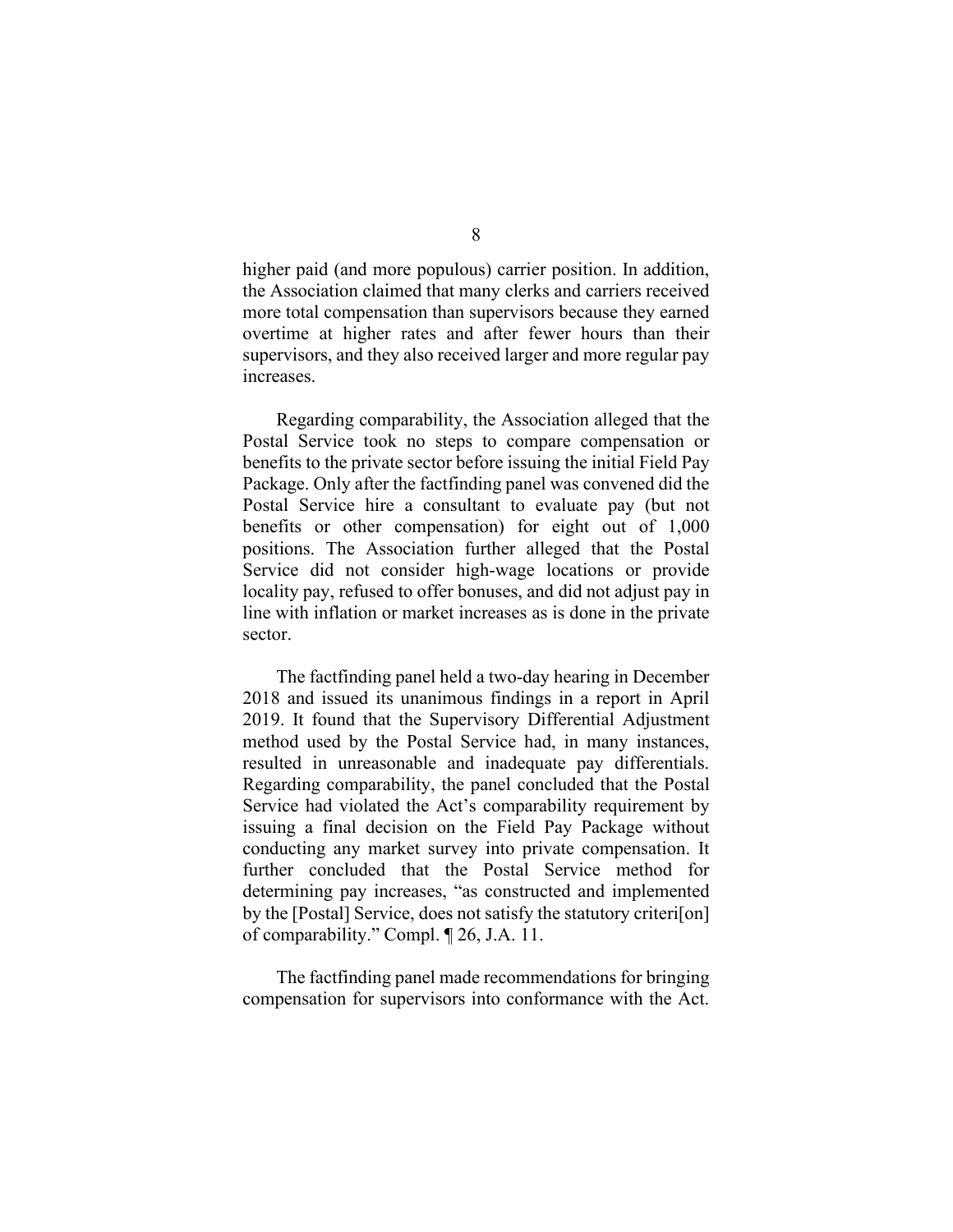*See id.* ¶ 68, J.A. 20. Approximately two weeks after the factfinding report was issued, the Postal Service rejected most of the recommendations and issued a final decision adhering to the differential and comparability conclusions in the original Field Pay Package.

## *2. Area and Headquarters Employees*

The Association has 7,500 members in the "Area" and "Headquarters" categories. It claims that these members include "employees who perform supervisory and managerial responsibilities associated with a range of functions" such as those in "vehicle maintenance, shared services, financial, sales, and marketing." Compl. ¶ 57, J.A. 18. On December 18, 2018, without having engaged in any consultation with the Association, the Postal Service issued a separate and "final" pay package for Area and Headquarters EAS employees through fiscal year 2019 ("Area and Headquarters Pay Package").

The package listed a small number of Headquarters and Area positions that the Postal Service does recognize as represented by the Association, but stated that the package "will not apply to those Headquarters and Area positions who are represented by the [Association]." *Id.* ¶ 62, J.A. 18-19. No pay package has been issued, nor has any consultation with the Association been undertaken, for those few Headquarters and Area employees the Postal Service recognizes as properly represented by the Association for the time period at issue.

## *3. Postmaster Employees*

Finally, during this same period, the Association attempted to represent its postmaster members in negotiations regarding compensation. The Association has 4,100 postmaster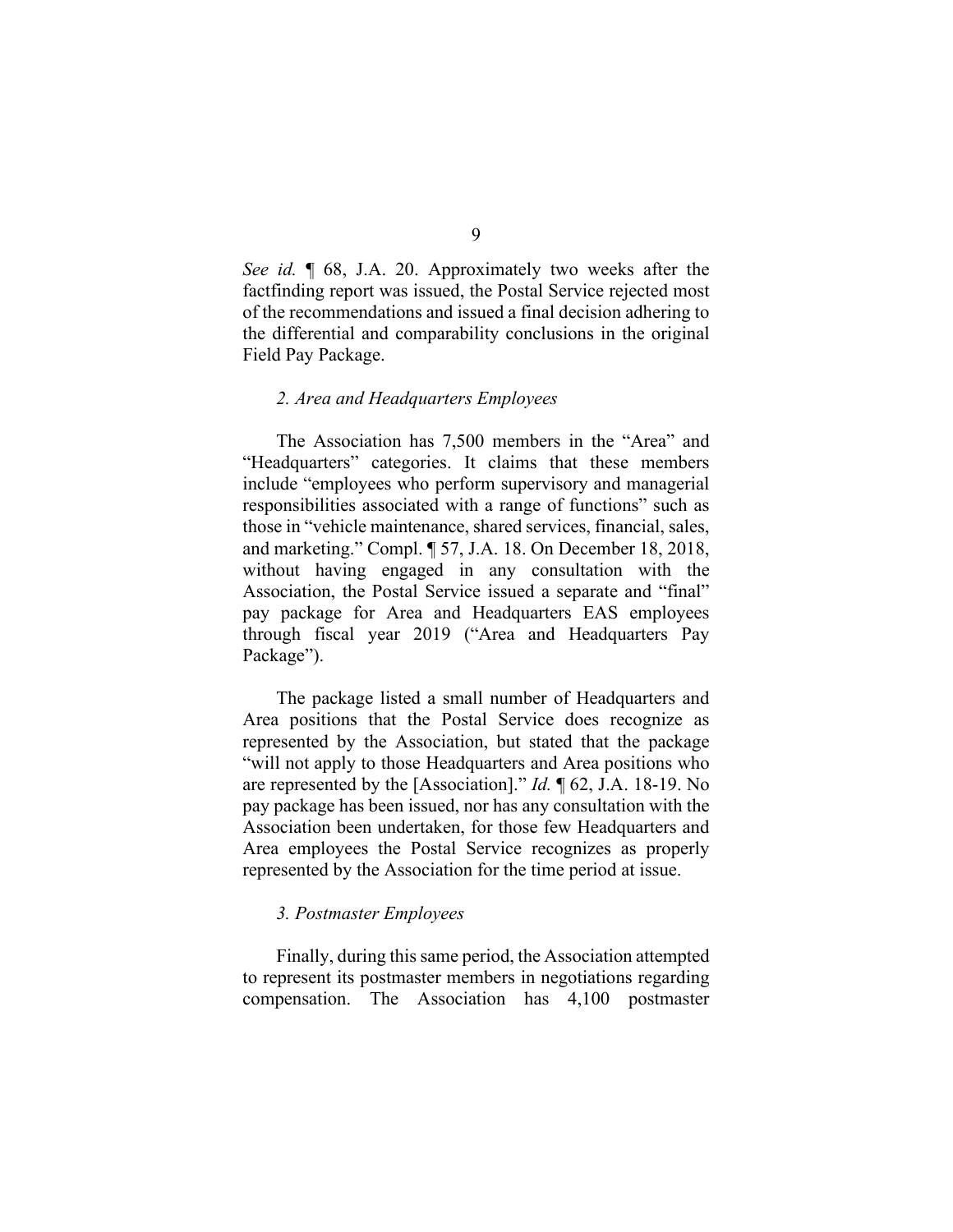members. This is the second largest postmaster membership group in the country after the United Postmasters and Managers of America ("United Postmasters"), a recognized organization that also represents postmasters. The Postal Service rejected the Association's request for recognition, saying that it "cannot lawfully recognize [the Association] as a representative of postmasters in addition to supervisors." Compl. ¶ 79, J.A. 23. The Postal Service has steadfastly refused to consult with the Association on compensation for postmasters.

## *4. Procedural History*

On July 26, 2019, the Association filed a complaint in the District Court. The complaint alleges that the Postal Service has violated section 1004(b) of the Postal Act by refusing to recognize or consult with the Association regarding postmasters and supervisors or other managerial personnel categorized as Area or Headquarters employees. It further claims that the Postal Service has violated the Act by failing to maintain any differential between many supervisors and the employees they oversee, and by failing to achieve and maintain compensation comparable to the private sector. Finally, it claims that the Postal Service failed to meet its obligation to "provide compensation . . . that will assure the attraction and retention of qualified and capable supervisory and other managerial personnel." 39 U.S.C. § 1004(a). In response to the complaint, the Postal Service filed a motion to dismiss for failure to state a claim. United Postmasters intervened in support of the Postal Service's position that the Association cannot lawfully represent postmasters and filed its own motion to dismiss.

The District Court granted the motions to dismiss, finding that the Association failed to state a claim because it had not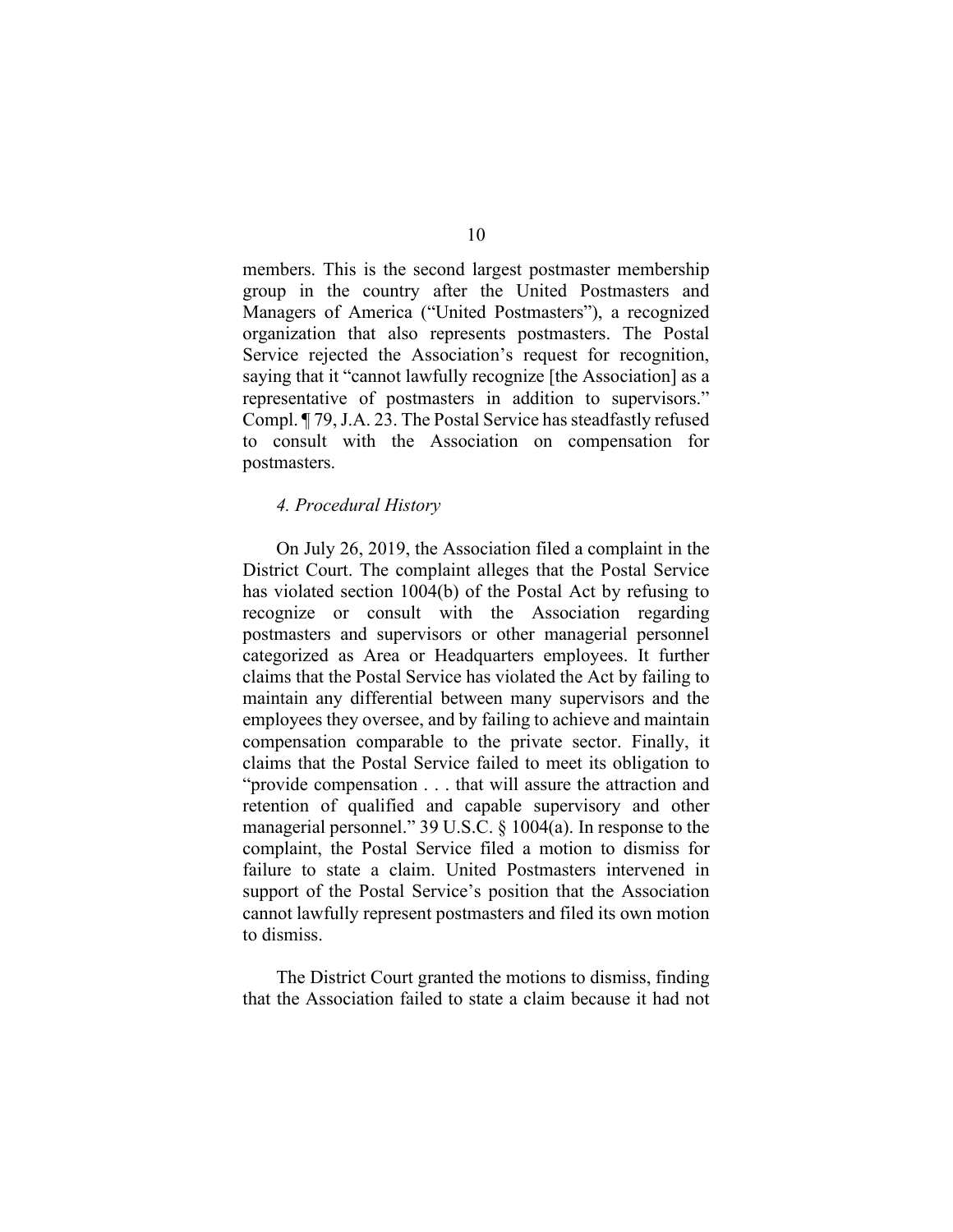shown that the Postal Service had violated a "clear and mandatory" statutory directive. *See Nat'l Ass'n of Postal Supervisors*, 2020 WL 4039177, at \*7, J.A. 50. The Association now appeals.

The Association raised no challenge in this appeal to the District Court's dismissal of Count III of its complaint, related to the Postal Service's obligation to ensure compensation that will attract and retain qualified supervisory personnel. *See*  Compl. ¶¶ 93-99, J.A. 24-25; 39 U.S.C. § 1004(a). We therefore uphold the dismissal of Count III, any further challenge to which has been forfeited by the Association.

## **II. ANALYSIS**

## **A. Standard of Review**

This court reviews *de novo* a District Court's grant of a motion to dismiss for failure to state a claim. *VoteVets Action Fund v. U.S. Dep't of Veterans Affs.*, 992 F.3d 1097, 1104 (D.C. Cir. 2021). We must "assume the truth of the plaintiff's well-pleaded factual allegations in the complaint" and "draw[] all reasonable inferences in plaintiff's favor." *Statewide Bonding, Inc. v. U.S. Dep't of Homeland Sec.*, 980 F.3d 109, 114 (D.C. Cir. 2020); *Capitol Servs. Mgmt., Inc. v. Vesta Corp.*, 933 F.3d 784, 788 (D.C. Cir. 2019).

## **B. Availability of Judicial Review**

The actions of the Postal Service are expressly "exempt from review under the Administrative Procedure Act" ("APA"). *N. Air Cargo v. USPS*, 674 F.3d 852, 858 (D.C. Cir. 2012); *see also* 39 U.S.C § 410(a) ("[T]he provisions of chapter $[$ ]  $\ldots$  7 of title 5 [the APA], shall [not] apply to the exercise of the powers of the Postal Service."). However, "the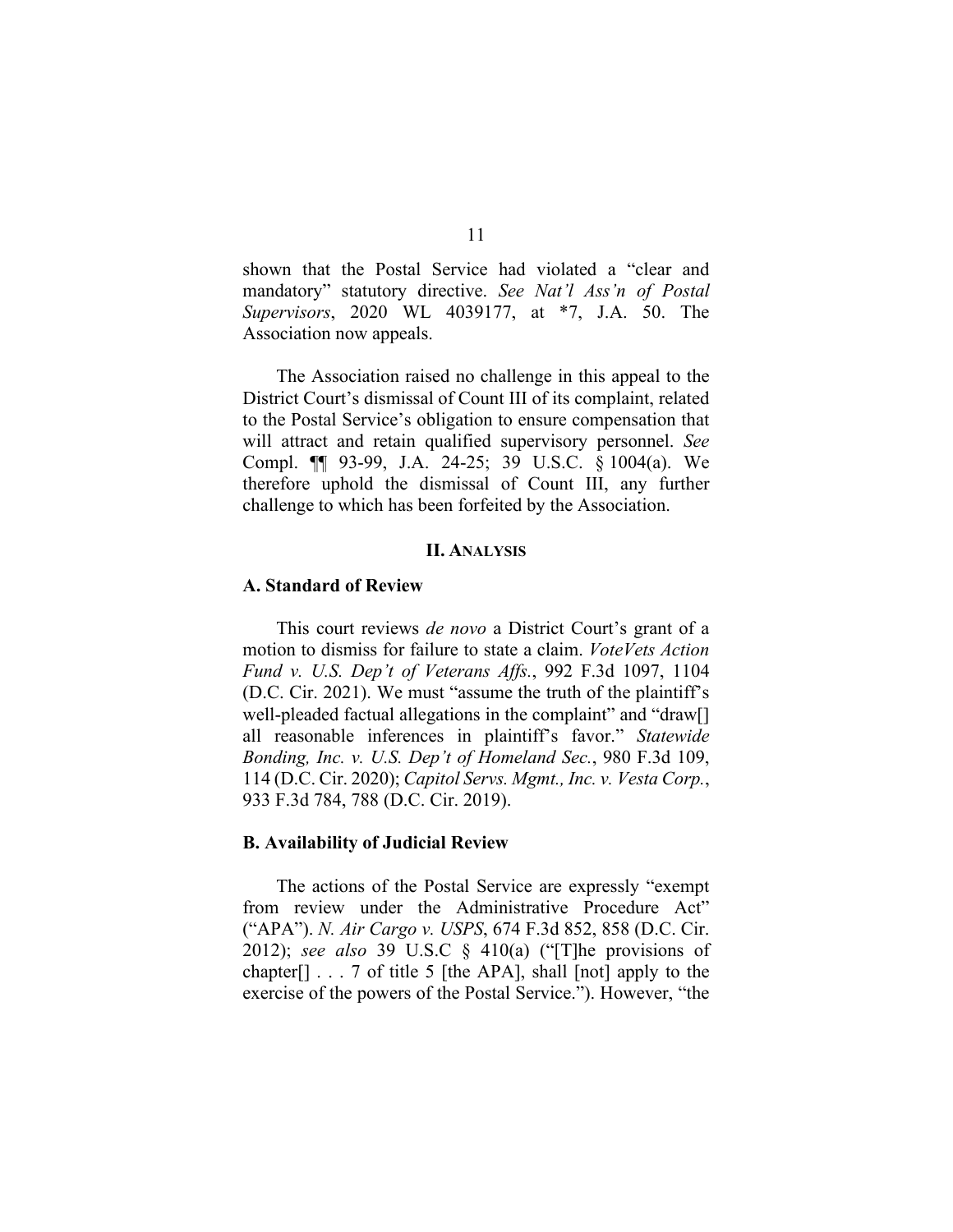case law in this circuit is clear that judicial review is available when an agency acts *ultra vires*," or outside of the authority Congress granted. *Aid Ass'n for Lutherans*, 321 F.3d at 1173. Review for *ultra vires* acts rests on the longstanding principle that if an agency action is "unauthorized by the statute under which [the agency] assumes to act," the agency has "violate[d] the law" and "the courts generally have jurisdiction to grant relief." *Am. Sch. of Magnetic Healing v. McAnnulty*, 187 U.S. 94, 108 (1902); *see also Chamber of Com. v. Reich*, 74 F.3d 1322, 1327-28 (D.C. Cir. 1996).

In line with this precedent, we have repeatedly held that Postal Service "actions are reviewable to determine whether it has acted in excess of its statutory authority." *N. Air Cargo*, 674 F.3d at 858; *see also National Association*, 602 F.2d at 432; *Aid Ass'n for Lutherans*, 321 F.3d at 1173; *Sears, Roebuck & Co. v. USPS*, 844 F.3d 260, 265 (D.C. Cir. 2016). While a court "can defer to the exercise of administrative discretion on internal management matters, . . . [we] cannot abdicate [our] responsibility to insure compliance with congressional directives setting the limits on that discretion." *National Association*, 602 F.2d at 432. In evaluating decisions by the Postal Service, "[t]he judicial role is to determine the extent of the agency's delegated authority and then determine whether the agency has acted within that authority." *Id.* Similarly, "[a]n agency construction of a statute cannot survive judicial review if [it] reflects an action that exceeds the agency's authority." *Aid Ass'n for Lutherans*, 321 F.3d at 1174.

The Postal Service does not contest that *ultra vires* review of its decisions is available. Br. for Appellee 17, 27. Rather, it argues that the narrow scope of non-APA review precludes the Association's claims in this case because the statutory provisions at issue are not "clear and mandatory" limitations on the Postal Service's authority enforceable through *ultra*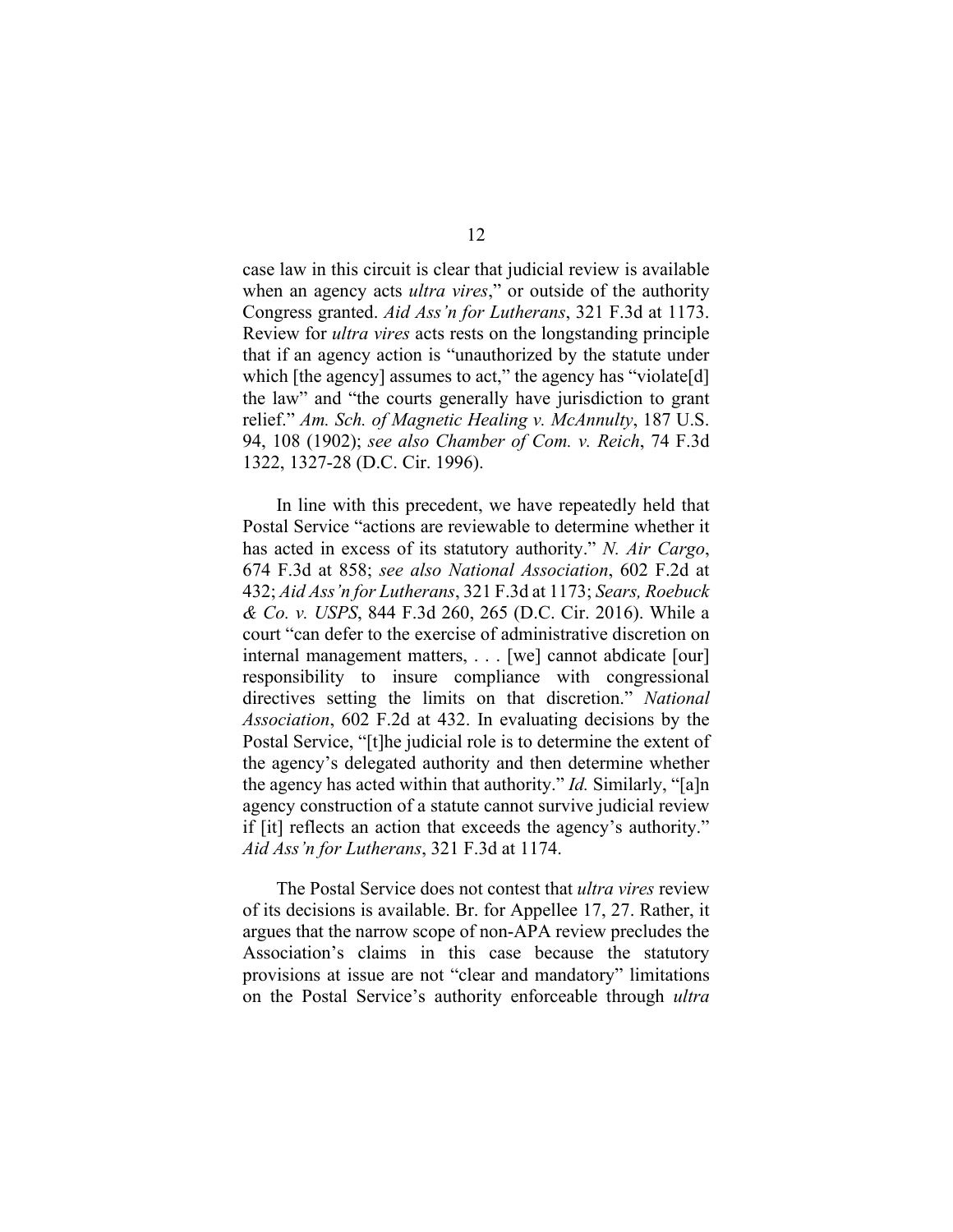*vires* review. *Id.* at 24-25 (citing *Leedom v. Kyne*, 358 U.S. 184, 188 (1958)), 30-31. The Postal Service contends that because the statutory language states that "[i]t shall be the *policy* of the Postal Service" to provide pay differentials and comparable compensation, Congress intended these provisions to be "simply [some] of many (often conflicting) 'policy' goals noted in the statute." 39 U.S.C. §§ 1003(a), 1004(a) (emphasis added); Br. for Appellee 18, 30-31. The Postal Service suggests that Congress's use of the word "policy" indicates that these provisions are merely "advisory goals" that cannot be enforced. Br. for Appellee 31. We disagree because the Postal Service's position is directly at odds with our precedent.

Many years ago, in our decision in *National Association*, we made it absolutely clear that the pay differential, comparability requirements, and requirement to consult in the Postal Act place clear limits on the agency's authority and are subject to non-APA review. 602 F.2d at 432, 435, 439, 440. *National Association* remains good law and controls in this case. *See Aid Ass'n for Lutherans*, 321 F.3d at 1173-74 (reaffirming central holdings in *National Association*).

The statutory provisions at issue in this case contain explicit language stating what the Postal Service "shall" do. 39 U.S.C. §§ 101(c), 1003(a), 1004(a), 1004(b). That language is undoubtably mandatory. *See Kingdomware Techs., Inc. v. United States*, 579 U.S. 162, 172 (2016) ("'shall' is 'mandatory' and 'normally creates an obligation impervious to judicial discretion'" (quoting *Lexecon Inc. v. Milberg Weiss Bershad Hynes & Lerach*, 523 U.S. 26, 35 (1998))). Congress's inclusion of a factfinding panel tasked with reviewing Postal Service compensation policies to ensure they are "consistent with the policies of this title, including sections 1003(a) and 1004(a)" is further evidence that Congress intended its stated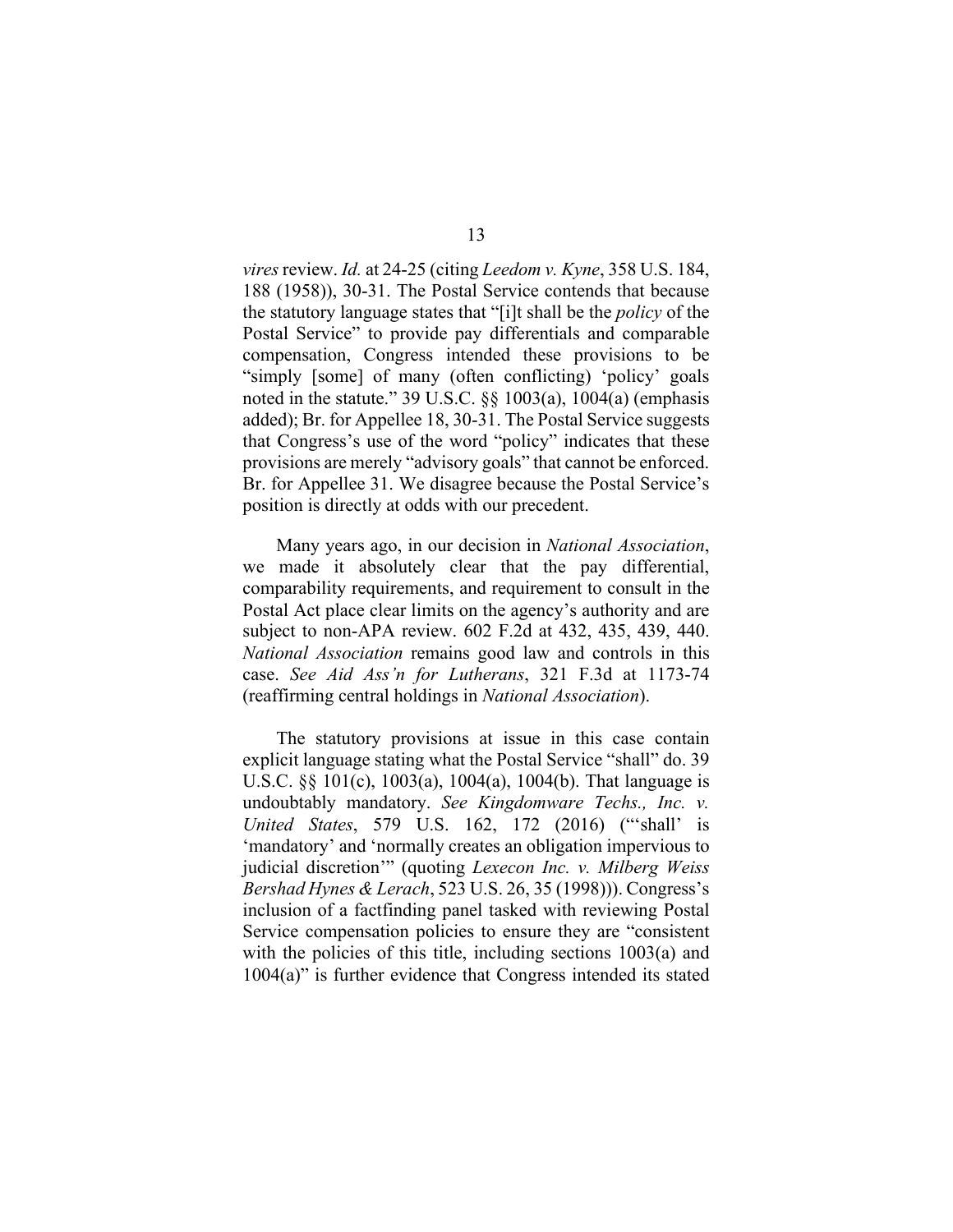directives to be observed by the Postal Service. 39 U.S.C.  $$1004(f)(3)(A).$ 

Congress's use of the word "policy" in a statute does not presumptively make a directive voluntary. Rather, while Congress may choose to commit certain policy decisions to an agency's discretion, *see Chevron, U.S.A., Inc. v. Nat. Res. Def. Council, Inc.*, 467 U.S. 837, 865-66 (1984), here Congress *expressly removed* certain policy choices from the Postal Service by directing that "[i]t shall be the policy" of the agency to ensure a differential and comparability, *see* 39 U.S.C. §§ 1003(a), 1004(a). Congress effectively mandated certain policies to be followed by the Postal Service, leaving no discretion for the agency to do otherwise.

Finally, as noted above, the Postal Service's characterization of what constitutes a "clear and mandatory" statutory provision that is reviewable for *ultra vires* acts is patently at odds with our governing precedent. The Postal Service is correct that a challenged action must "contravene[] a clear and specific statutory mandate" to be susceptible to *ultra vires* review. *Nat'l Air Traffic Controllers Ass'n AFL-CIO v. Fed. Serv. Impasses Panel*, 437 F.3d 1256, 1264 (D.C. Cir. 2006). In *Leedom v. Kyne*, the seminal case affirming the availability of *ultra vires* review, the Court held that a "clear and mandatory" statutory provision is judicially enforceable. 358 U.S. at 188. And the case law following *Leedom* confirms that the "clear and mandatory" standard subsumes review of claims involving "positive statutory commands," *Nat'l Air Traffic Controllers Ass'n AFL-CIO*, 437 F.3d at 1263, questions of statutory interpretation, *Aid Ass'n for Lutherans*, 321 F.3d at 1173, and questions regarding whether an agency decision was supported by a contemporaneous justification, *N. Air Cargo*, 674 F.3d at 859-60; *see also Sears, Roebuck & Co.*, 844 F.3d at 265 (describing claims subject to non-APA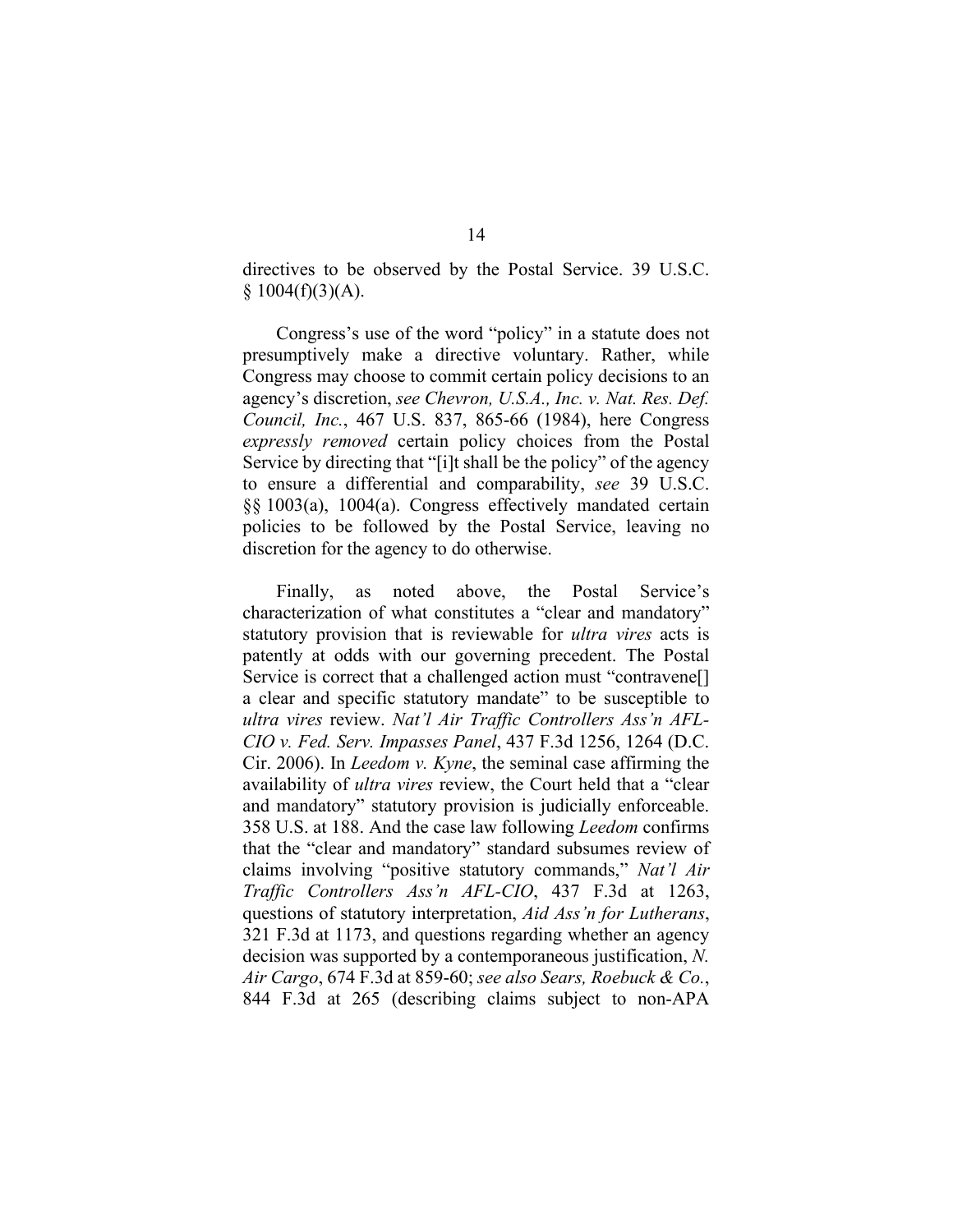review). So long as a statutory provision plainly delineates the outer limits of agency authority and Congress has not expressly precluded judicial review, the provision may be susceptible to review for *ultra vires* acts that clearly violate its terms. *See Chamber of Com.*, 74 F.3d at 1327-28.

In contrast, we have held that vague statutory provisions, such as one that requires an agency to use "appropriate data" to calculate a payment amount, are not sufficiently clear and mandatory to warrant non-APA review. *DCH Reg'l Med. Ctr. v. Azar*, 925 F.3d 503, 509-10 (D.C. Cir. 2019); *see also Nyunt v. Broad. Bd. of Governors*, 589 F.3d 445, 449 (D.C. Cir. 2009) (holding that a statutory provision requiring an agency to hire "suitably qualified" U.S. citizens was not subject to *ultra vires* review). Unlike the statutory requirements in this case, those ambiguous provisions lack discernible standards by which a court can identify a limit to agency authority.

The Postal Service also argues that judicial review of Postal Service compensation decisions should be foreclosed because Congress included a provision for factfinding in the Act. In other words, the Postal Service suggests that the factfinding dispute resolution process supplants the need for judicial review. Br. for Appellee 27-29; *see* § 1004(f)–(g). The conclusion urged by the Postal Service does not follow from its starting premise. "The history of the Postal Act indicates that Congress contemplated a very restricted judicial role in the Postal Service's compensation decisions" but "[i]t does not present the kind of evidence necessary to foreclose review altogether." *National Association*, 602 F.2d at 432; *see also Bd. of Governors of Fed. Rsrv. Sys. v. MCorp Fin., Inc.*, 502 U.S. 32, 44 (1991) ("only upon a showing of 'clear and convincing evidence' of a contrary legislative intent should the courts restrict access to judicial review" (quoting *Abbott Labs. v. Gardner*, 387 U.S. 136, 141 (1967))). Congress's addition of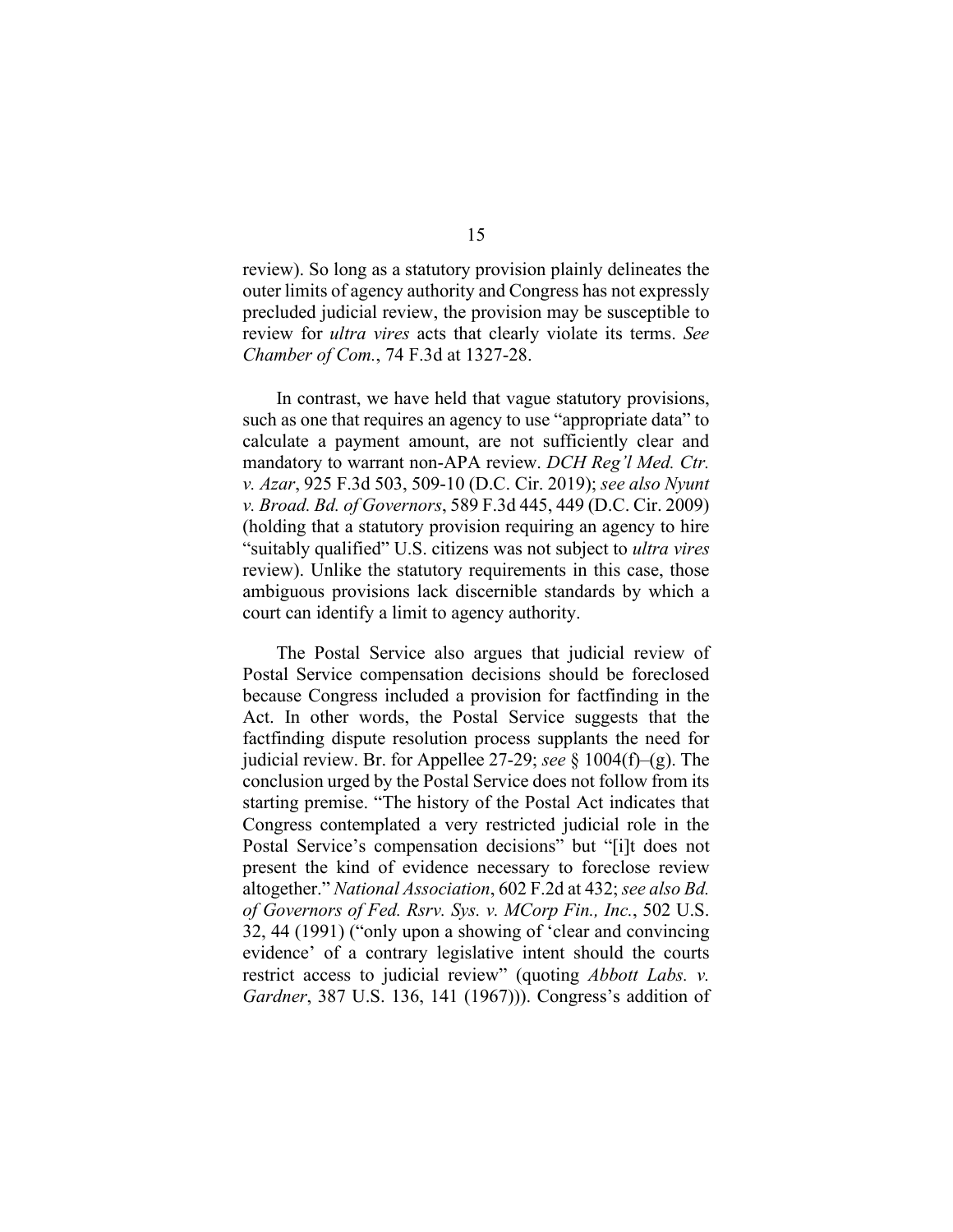the dispute resolution process in 1980, which it discussed as a means to reduce litigation but not supplant judicial review, does not alter that conclusion. *See* S. Rep. No. 96-856, at 4 (1980) ("It is the committee's intention to develop a dispute procedure which will make it more likely the parties can resolve their differences through improved consultation, rather than through the courts.").

In sum, the Postal Act's requirements that the Postal Service "shall" consult with recognized organizations, maintain "adequate and reasonable differentials in rates of pay" between supervisors and clerks and carriers, and "achieve and maintain compensation for its officers and employees comparable to the rates and types of compensation paid in the private sector" are clear and mandatory, enforceable provisions subject to review for *ultra vires* acts. 39 U.S.C. §§ 101(c), 1003(a), 1004(a), (b).

# **C. Pay Differential Requirement per § 1004(a) and Comparability Requirement per §§ 101(c), 1003(a)**

We turn now to the Association's claim that the Postal Service violated the Act by failing to maintain a supervisory pay differential or conduct a comparability analysis with respect to the Field Pay Package. In considering the issues in this case, we remain mindful that "[r]eviewability and the scope of review are two separate questions." *National Association*, 602 F.2d at 432. "[T]he Postal Service has broad discretion in setting compensation levels," but this "does not mean . . . that its decisions are entirely insulated from judicial surveillance." *Id.* As we have already explained, "[t]he judicial role is to determine the extent of the agency's delegated authority and then determine whether the agency has acted within that authority." *Id.*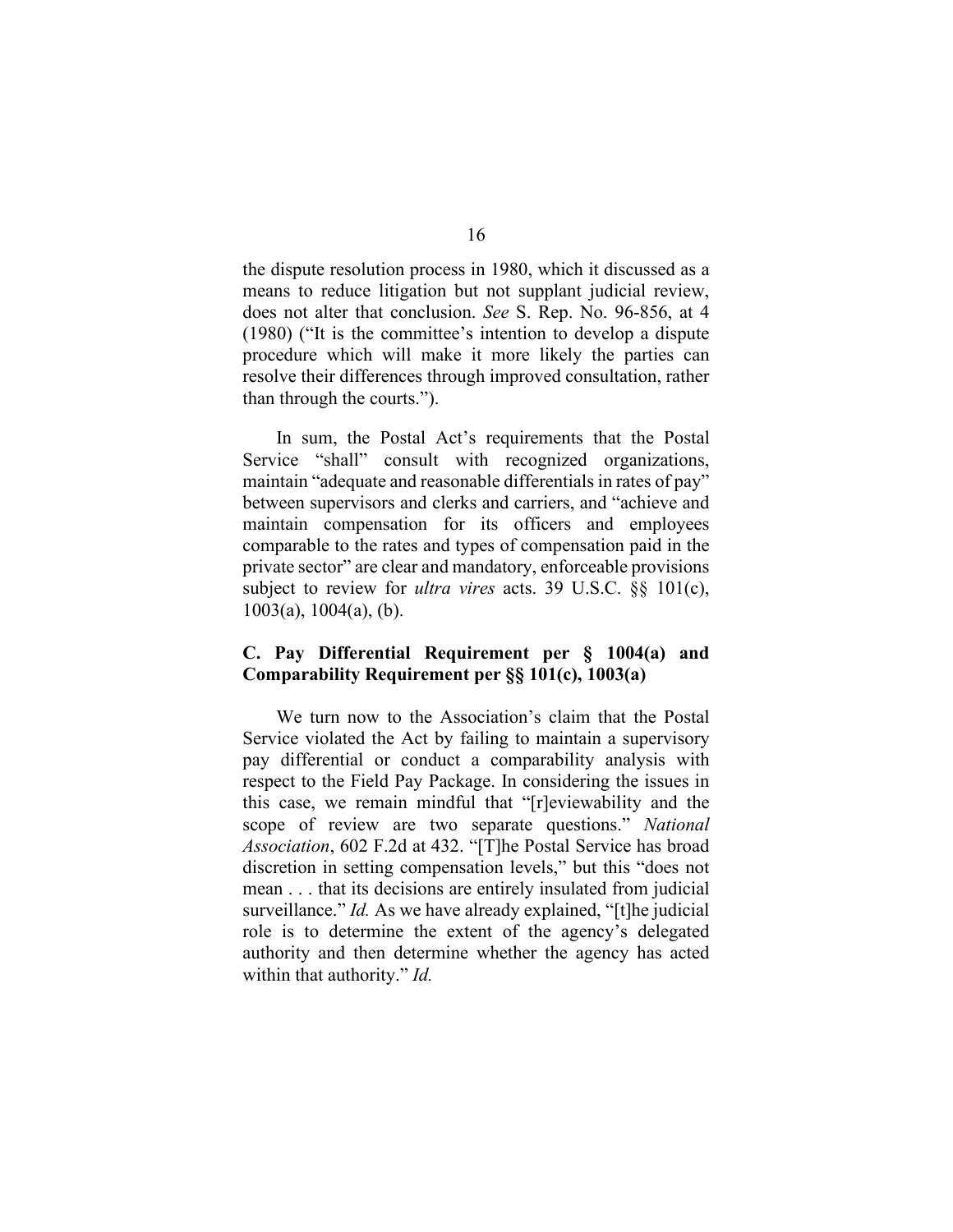# *1. The Postal Service Acted* Ultra Vires *by Failing to Maintain "Some" Pay Differential*

The Postal Act requires that the Postal Service "provide adequate and reasonable differentials in rates of pay between employees in the clerk and carrier grades in the line work force and supervisory and other managerial personnel." 39 U.S.C. § 1004(a). The Postal Service contends that it has satisfied the pay differential requirement in section 1004(a) through its Supervisory Differential Adjustment, which sets a five percent differential between supervisors' pay and the pay of clerks and carriers. Br. for Appellee 32-33. However, the Association argues that the method used to implement the differential is flawed and, as a result, "thousands of EAS employees earn[] less than the craft workers they supervise." Compl. ¶ 37, J.A. 13.

As we determined in *National Association*, "[t]he Postal Act does require *some* differential, and requires that that differential be adequate and reasonable." 602 F.2d at 435. "[T]he differential guarantee" is not "a meaningless, empty promise, one which the Postal Service can ignore at will." *Id.* Though a differential must be present, the Postal Service has broad discretion to decide its size and how it is computed. *Id.* at 433 ("Congress chose . . . to leave the precise differential to the discretion of the agency."). Accordingly, "a court can compel the Postal Service to *consider* and *fulfill* the differential requirement, but it cannot substitute its own judgment of what is adequate and reasonable for that of the Postal Service." *Id.* at 435 (emphases added).

In alleging the Postal Service provided *no* differential in pay for thousands of supervisory employees, the Association thus states a claim that the Postal Service has exceeded its statutory authority. It is the responsibility of the Postal Service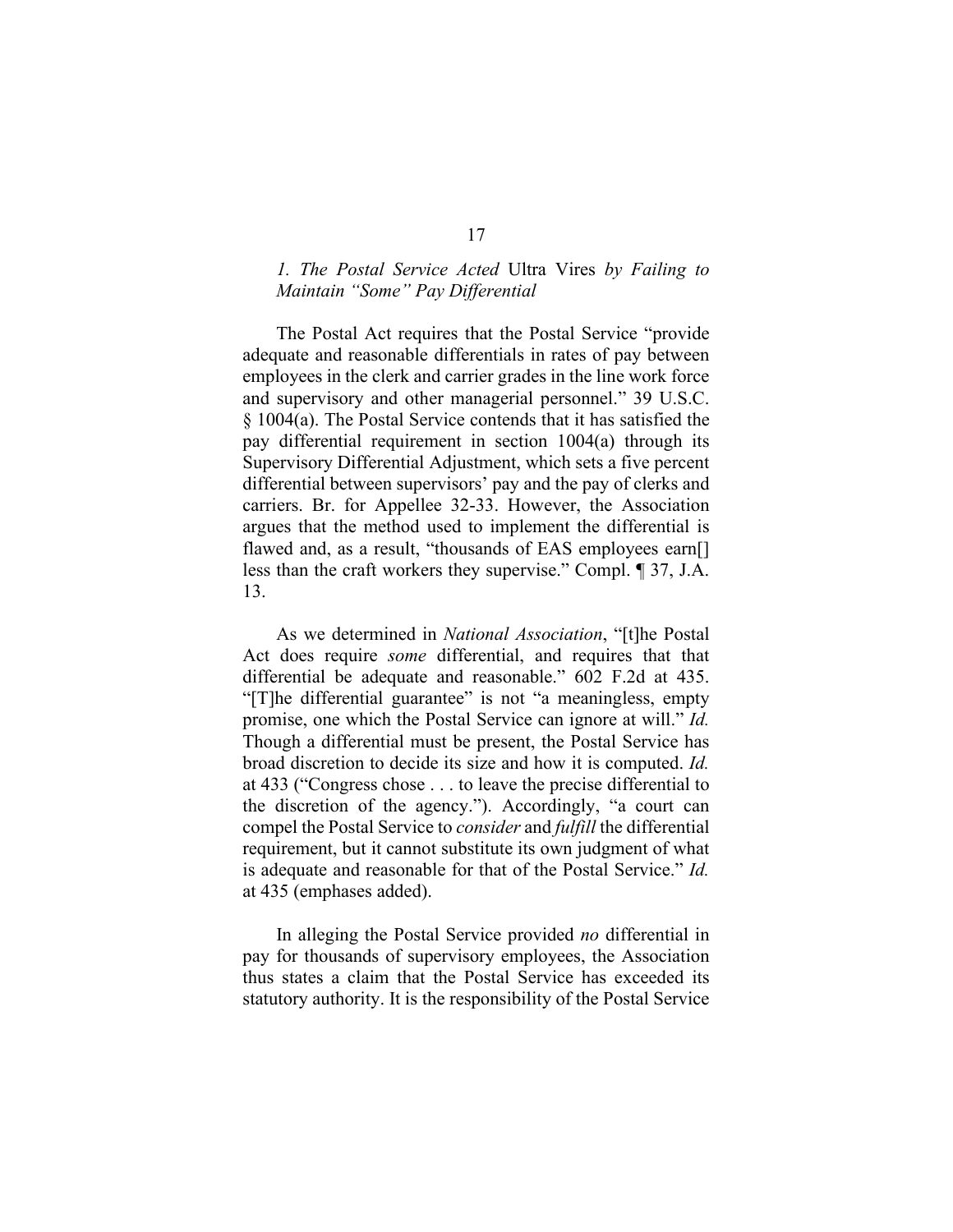to indicate that it has established "*some* differential." *Id.* Here, such a showing has not been made.

# *2. The Postal Service Acted* Ultra Vires *by Failing to Consider Private Sector Pay and Achieve Comparability*

Section 101(c) directs that, "[a]s an employer, the Postal Service shall achieve and maintain compensation for its officers and employees comparable to the rates and types of compensation paid in the private sector of the economy." 39 U.S.C. § 101(c). Again, in section 1003(a) Congress instructed that "[i]t *shall* be the policy of the Postal Service to maintain compensation and benefits for *all* officers and employees on a standard of comparability to the compensation and benefits paid for comparable levels of work in the private sector of the economy." *Id.* § 1003(a) (emphases added).

Appellant alleges the Postal Service did not study private compensation or benefits before issuing its Field Pay Package. Only after the final package was issued and the factfinding panel was convened did the Postal Service inquire into private pay rates. Even then, it only looked at pay rates for eight out of a thousand positions included in the Field Pay Package. It did not study total *compensation or benefits*, as specified in the Act, for any positions. Compl. ¶ 23, J.A. 10. The result is compensation the Association alleges is not "comparable" to the private sector. The Postal Service counters that it met its statutory requirements with the pay study of eight positions in addition to its "internal expertise." Br. for Appellee 33-34.

In *National Association*, we determined that the Act's "provisions require that the Postal Service set its compensation levels by reference, *inter alia*, to the compensation paid" in the private sector. 602 F.2d at 440. We described the comparable pay provision as one of several "requirements" and said that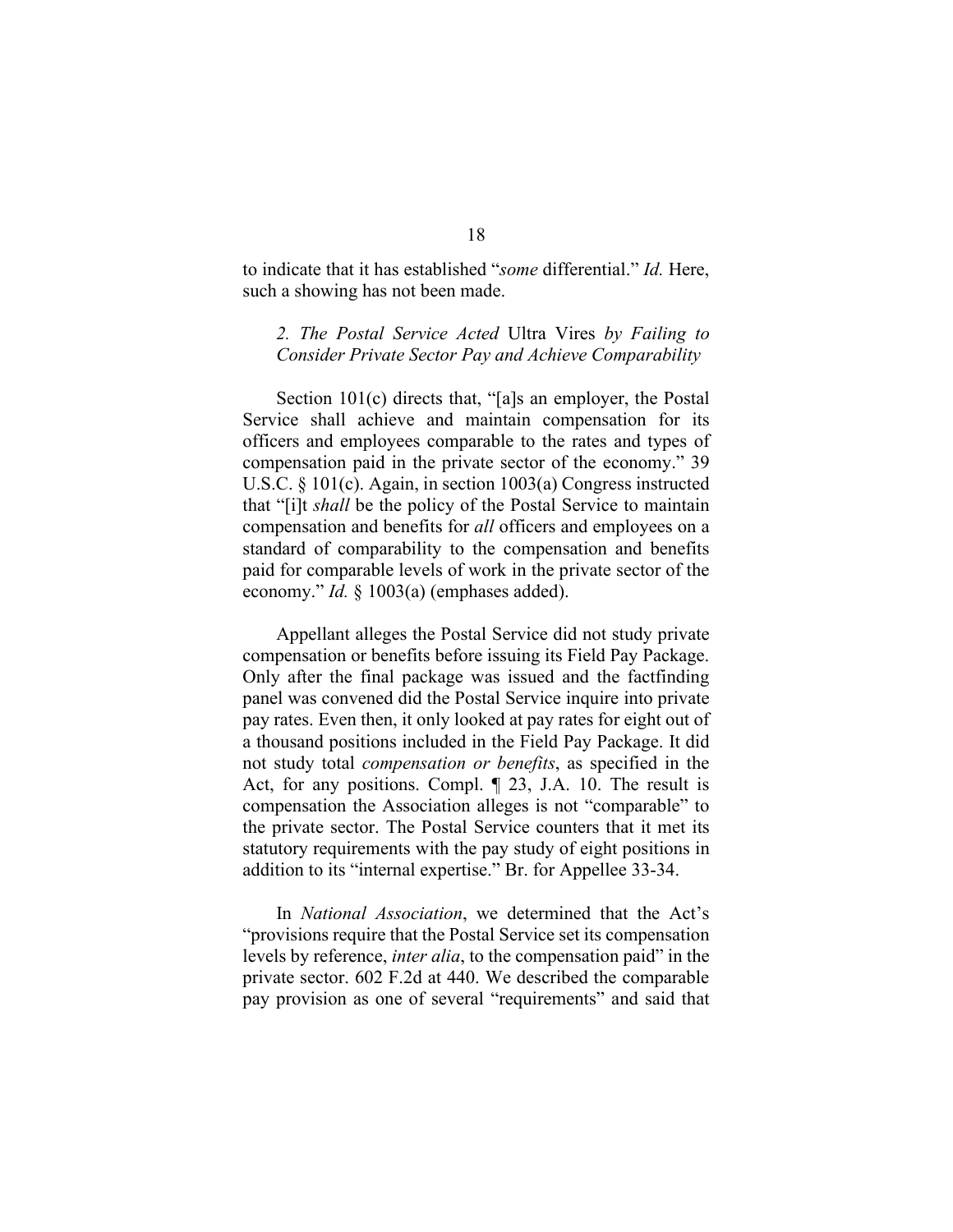the Postal Service must, at minimum, "consider[] all the factors as directed by the Postal Act," *id.* at 440-41, and "arrive[] at a good faith judgment," *id.* at 435. Thus, to meet its statutory obligation, the Postal Service must (1) consider private sector compensation and benefit rates in setting compensation for "all" employees, and (2) show a good faith determination that compensation and benefits are comparable. In order to set compensation "by reference . . . to" private compensation and benefit rates, *id.* at 440, the Postal Service must know what those rates are. In addition, the statute's directive that the Postal Service "maintain" comparable compensation entails some showing that it is keeping pace with rising private sector rates.

Within these bounds, the Postal Service has broad discretion to "achieve and maintain" comparability to the private sector using the means it sees fit. *See id.* at 432 (recognizing that the Postal Service "must have the freedom . . . to control costs" in an efficient manner). The statute does not specify how similar the rates must be, the manner in which rates are compared, or the method of study of private sector rates. However, the Postal Service cannot choose to ignore private sector compensation rates altogether, and it must demonstrate in good faith that it has "achieve[d] and maintain[ed]" comparability in line with Congress's directives. 39 U.S.C. § 101(c).

Here, the Postal Service has not shown that it considered private sector compensation and benefits nor explained how it has achieved comparability in its rates. It has not provided a justification for its conclusion that comparability has been achieved, nor explained its resolution of factors built into the comparability requirement like locality pay and market rate increases in pay. Absent a reasoned explanation showing otherwise, the Postal Service's belated and limited look at pay – and not total compensation or benefits – for only eight of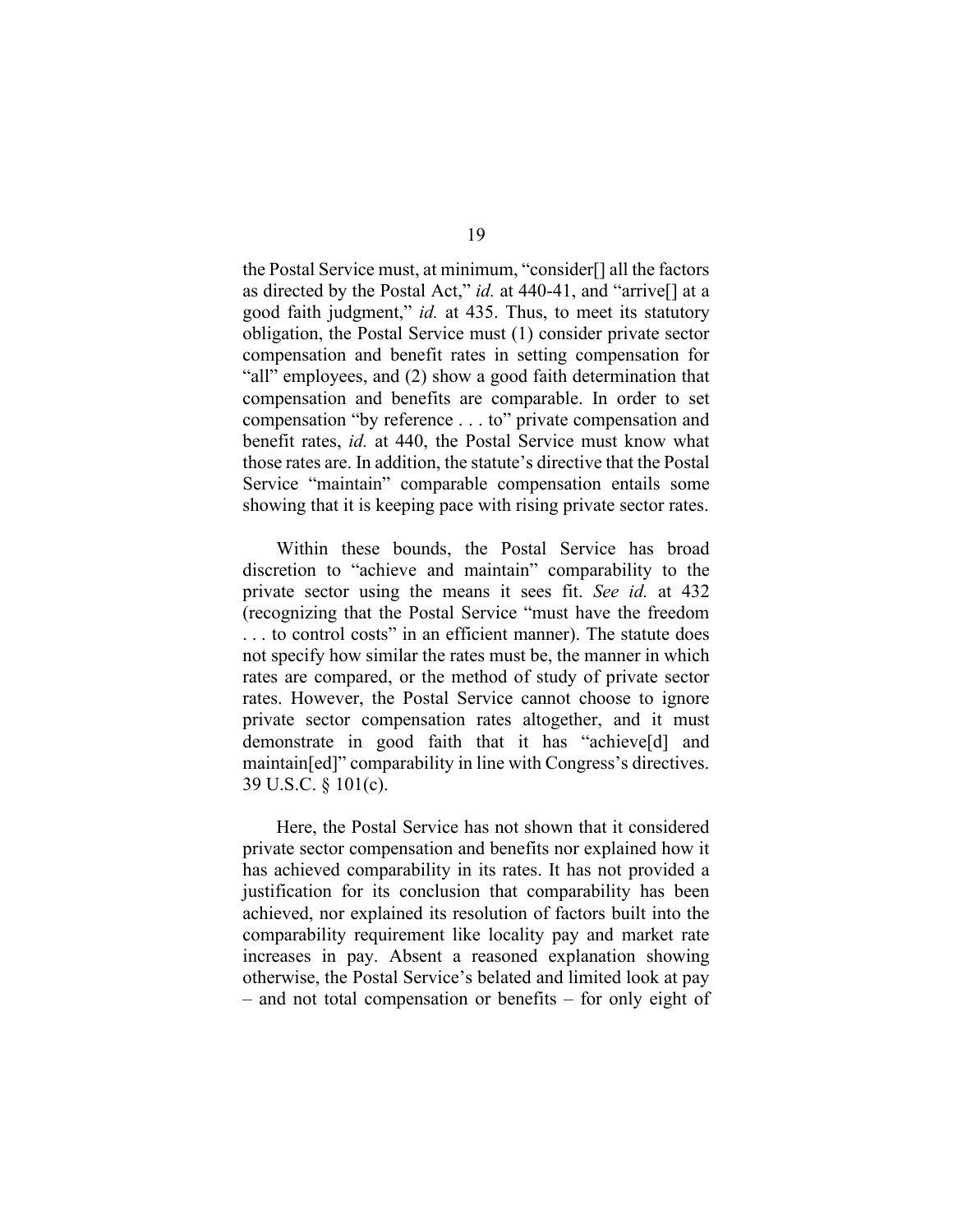1,000 positions plainly fails to meet its statutory obligation to achieve comparability in good faith "for all officers and employees." *Id.* § 1003(a).

## **D. Requirement to Consult per § 1004(b)**

Finally, we consider the Association's claim that the Postal Service acted *ultra vires* by refusing to consult with the Association about pay policies relating to Association members who (1) are categorized as "Area" or "Headquarters" employees or (2) are postmasters. "Section 1004(b) provides that representatives of supervisory and other managerial personnel [who are not subject to collective-bargaining agreements under the Act] are entitled to participate directly in the development of Postal Service compensation programs and policies." *National Association*, 602 F.2d at 436; 39 U.S.C. § 1004(b). In *National Association*, we found that, to meet this requirement, "the Postal Service must discuss its proposed compensation policies with the Association[] before those policies go into effect, and . . . that such discussions must be conducted in a meaningful, good faith manner." 602 F.2d at 436. Ultimately, "if the Postal Service gives the Association[] an opportunity to analyze and criticize proposed compensation decisions and the materials on which those decisions are based, and then supplies the Association[] with reasons for rejecting any criticisms in advance of a final decision, then the Postal Service has met its statutory obligations under section 1004(b) and the judicial function is at an end." *Id.* at 439. It follows that refusal by the Postal Service to consult at all on compensation for eligible employees constitutes a violation of the mandatory consultation provision.

The Postal Service has refused to consult with the Association regarding compensation for most workers it deems "Area" or "Headquarters" employees, as opposed to Field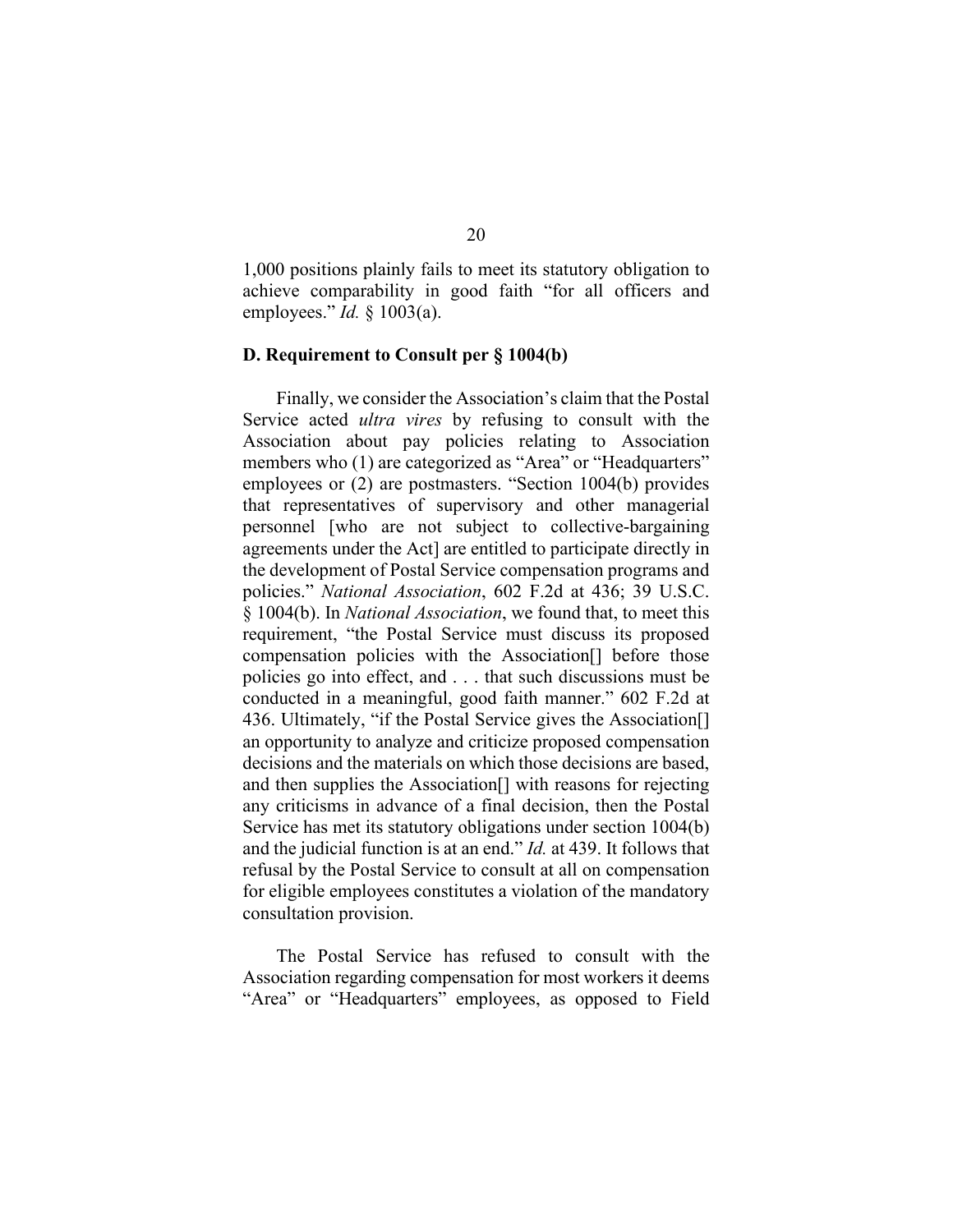employees. Additionally, it has refused to consult with the Association about postmasters' compensation. The Association contends the statute entitles it to represent these employees in pay policy negotiations and, accordingly, that the Postal Service has acted outside the scope of its authority by refusing to do so. Finally, it claims that the Postal Service failed to provide it with reasons for rejecting its recommendations.

# *1. The Postal Service Acted* Ultra Vires *by Refusing to Consult Regarding Area and Headquarters Employees Without Providing Any Explanation*

The Postal Service recognizes the Association as an organization representing Field EAS employees, but not most Area and Headquarters employees. The reasoning provided by the Postal Service for this position is sparse and self-serving. The Postal Service simply asserts, with no evidence to support its claim, that Area and Headquarters employees are not "supervisory" or "other managerial employees" under the Act. Br. for Appellee 10, 43-44; *see* 39 U.S.C. § 1004(b). According to the Postal Service, these employees are "professional, technical, administrative[,] and clerical employees" and, therefore, not entitled to representation. Br. for Appellee 10. No further explanation has been provided as to how the Postal Service reached this conclusion or why certain EAS employees qualify for representation and others do not. Compl. ¶ 63, J.A. 19. As a result, most Area and Headquarters EAS employees have been denied representation by the Association in the pay policy process.

The Association argues that the term "supervisory and other managerial employees," as used in the Act, is synonymous with EAS employees. Corrected Br. for Appellant 41. It points out that the Area and Headquarters employees in question are neither executives nor members of collective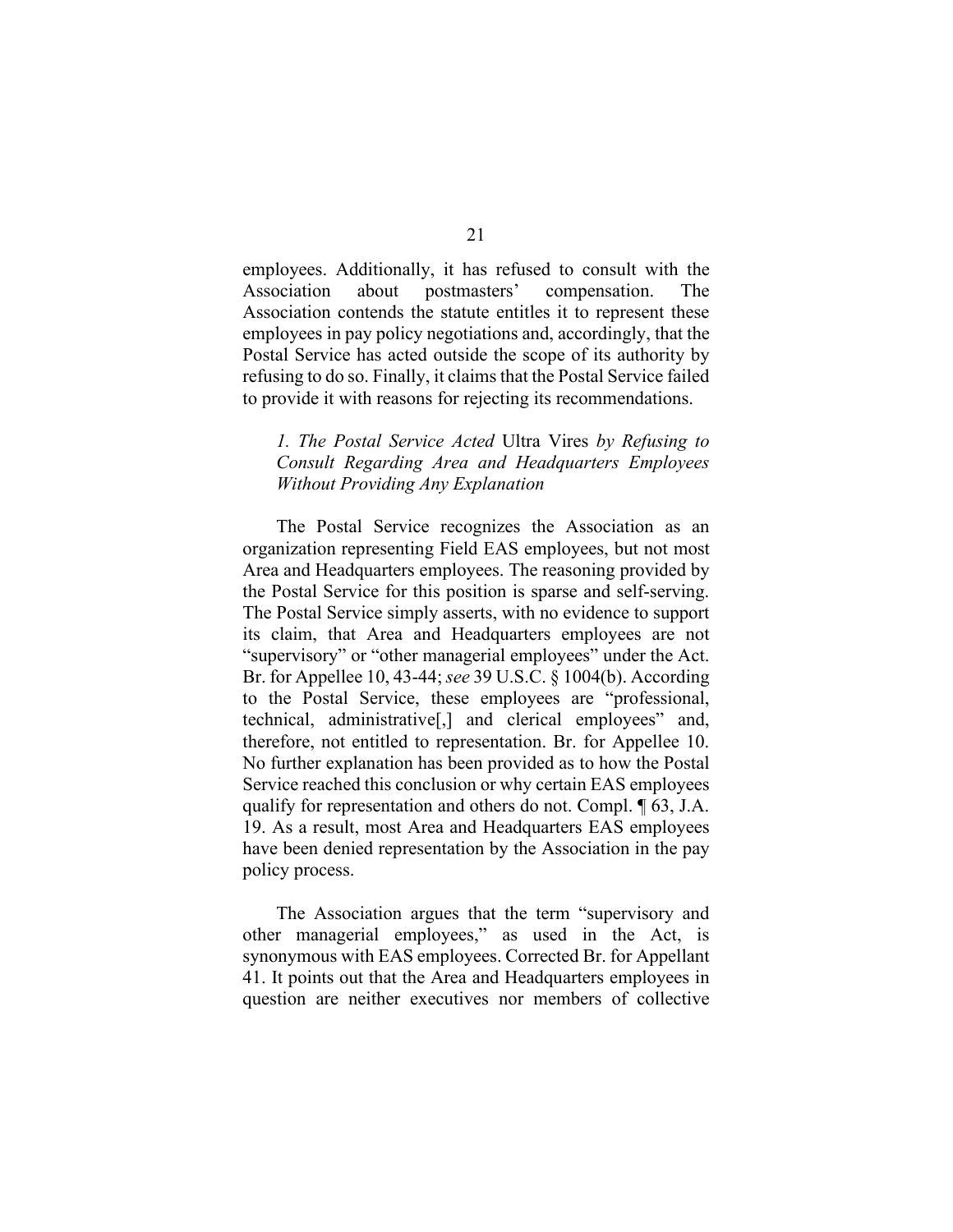bargaining units, but rather an in-between group that undertakes the supervisory and managerial functions of assuring that the policies set by the executives are carried out by the craft employees. *Id.* The designations "Field," "Headquarters," and "Area," it notes, have been created by the agency and do not appear in the Act. *Id.* at 43. The Association thus alleges that the Postal Service has acted outside the scope of its authority by refusing to consult on pay policy for Area and Headquarters employees.

Under *ultra vires* review, a statutory construction by an agency is "impermissible" if it is "utterly unreasonable." *Aid Ass'n for Lutherans*, 321 F.3d at 1174. "We 'owe a measure of deference to the agency's own construction of its organic statute, but the ultimate responsibility for determining the bounds of administrative discretion is judicial.'" *Id.* at 1173 (quoting *National Association*, 602 F.2d at 432-33). Moreover, an agency acts *ultra vires* when its decision is not supported by "a contemporaneous justification by the agency itself," but only a "*post hoc* explanation [by] counsel." *N. Air Cargo*, 674 F.3d at 860 (citing *SEC v. Chenery*, 318 U.S. 80 (1943)).

Here, we cannot assess whether the Postal Service's claim regarding "supervisory and other managerial employees" is plausible because the Postal Service has failed to offer any support for its position. "When an administrative agency sets policy, it must provide a reasoned explanation for its action. That is not a high bar, but it is an unwavering one." *Judulang v. Holder*, 565 U.S. 42, 45 (2011). In this case, we do not know the criteria by which employees were categorized as "professional, technical, administrative, [or] clerical employees," nor how their job functions differ from those the Postal Service deems "supervisory and other managerial employees." We have no insight into the Postal Service's classification of any particular role. Moreover, the thin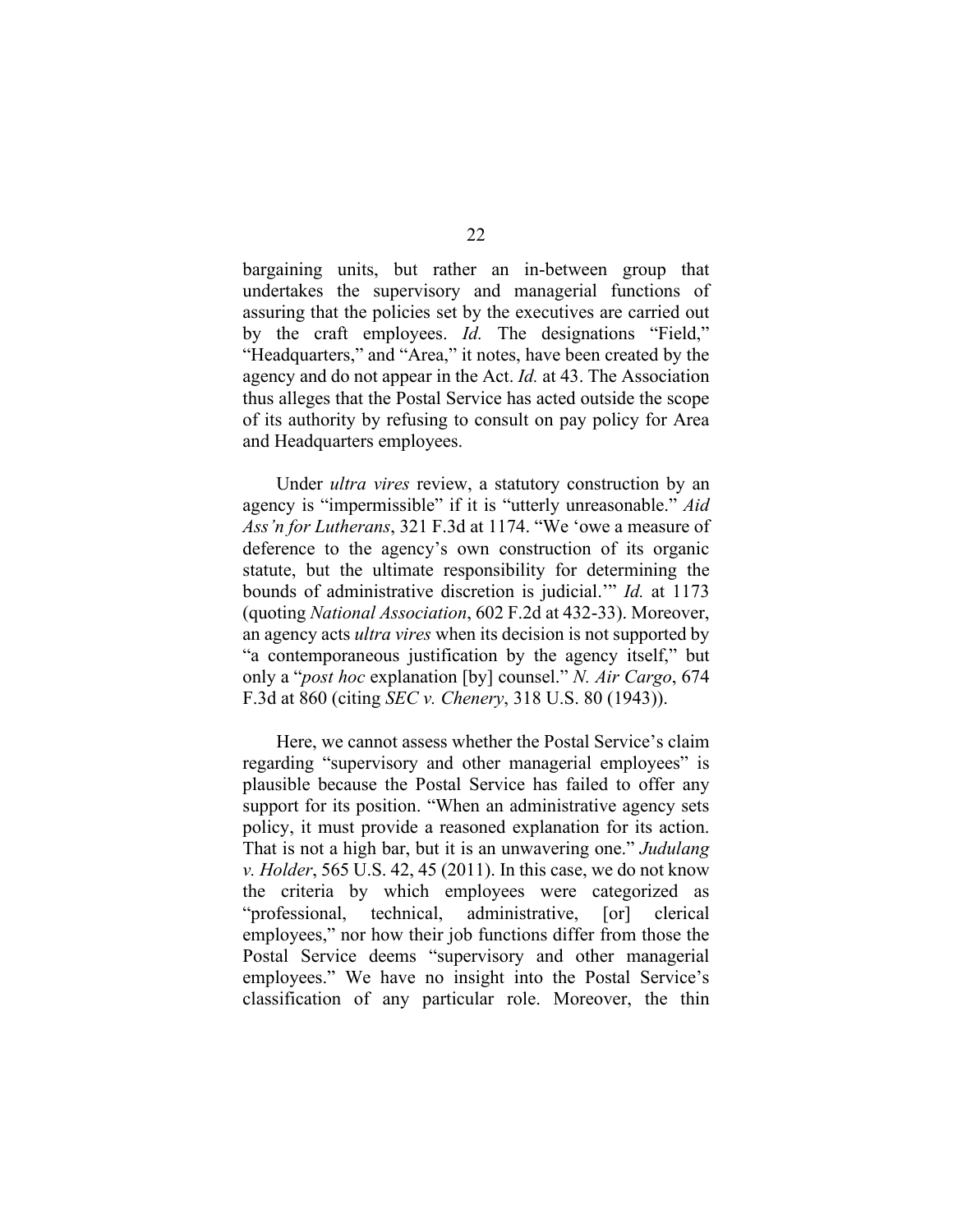reasoning the Postal Service has supplied was provided for the first time in this litigation by counsel. Corrected Br. for Appellant 47-50.

What is clear is that the Postal Service may not arbitrarily exclude employees from representation they are entitled to under the Act. *See Leedom*, 358 U.S. at 189 (finding an agency action *ultra vires* that "deprived . . . employees of a 'right' assured to them by Congress"). The Postal Act plainly obligates the agency to consult with respect to compensation for supervisory and other managerial employees regardless of their designation by the Postal Service as "Field," "Headquarters," or "Area" employees. Moreover, section 1004(b) indicates that employees are either entitled to representation by a union for the purposes of collective bargaining under chapter 12 of the Act, or permitted representation by a "program for consultation with recognized organizations of supervisory and other managerial personnel." 39 U.S.C. § 1004(b).

We reject the Postal Service's position that it may deny employees the representation rights granted by Congress by simply declaring employees not to be supervisory or other managerial personnel. It draws on a definitional provision in the statute to argue that "members of the supervisors' organization" are *limited to* employees "who are recognized under an agreement between the Postal Service and the supervisors' organization as represented by such organization." Br. for Appellee 41 (quoting 39 U.S.C.  $\S 1004(i)(2)$ ). The Postal Service proffers that if it does not agree to recognize employees as "members," then those employees are not entitled to representation under the Act. *Id.* This is a specious argument.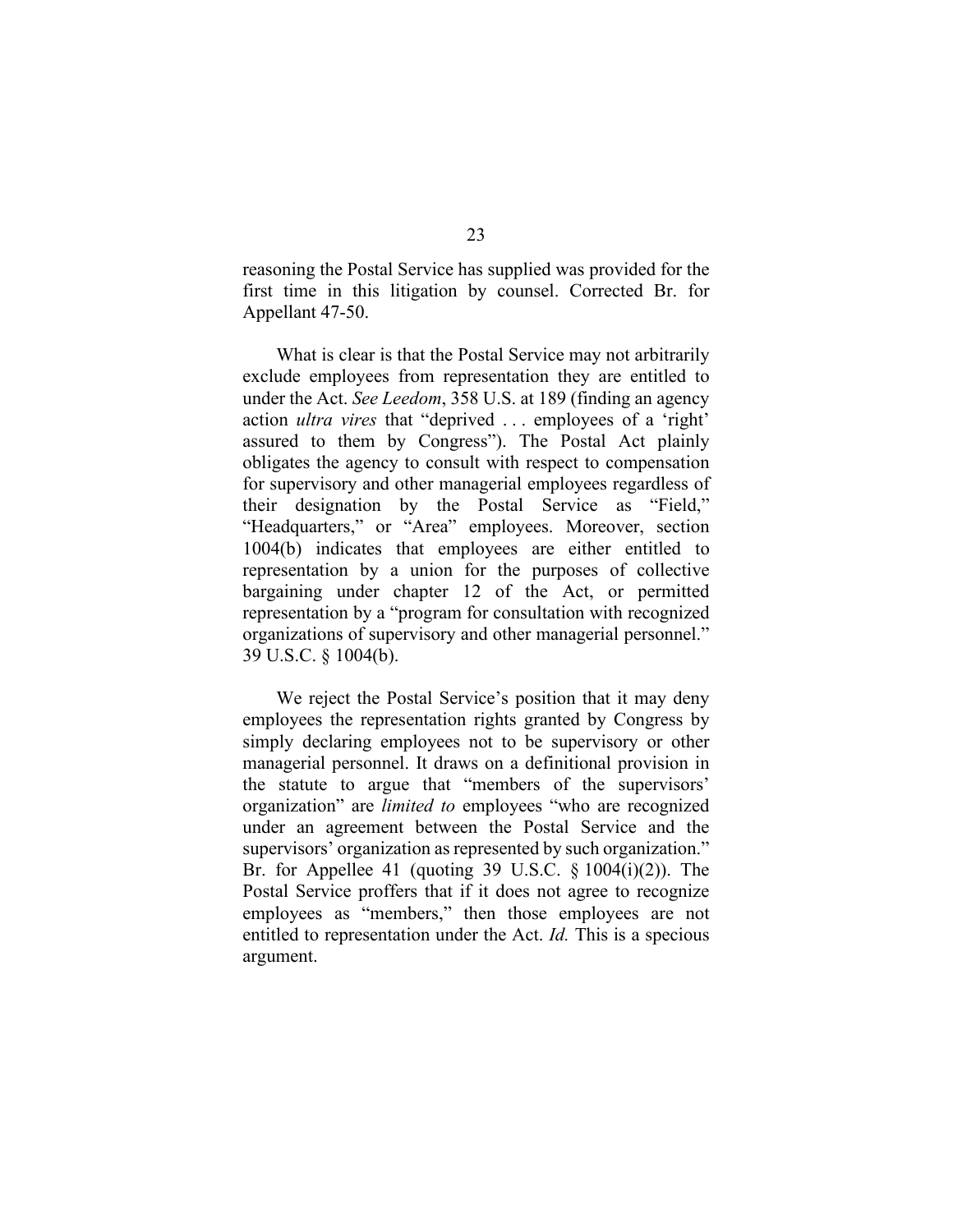Indeed, the Association represented at oral argument that no such "agreement between the Postal Service and the supervisors' organization" has been in effect since 1981. The Postal Service did not dispute this claim. If the Postal Service's position regarding enforcement of the requirement to consult were accepted, then all Association members would be without consultation rights. Obviously, this would be an untenable situation. Therefore, to support its claim that certain Area and Headquarters employees do not qualify for representation by the Association, the Postal Service must demonstrate that the job functions of these employees are not supervisory or "other managerial" in nature. 39 U.S.C. § 1004(b).

The Postal Service further claims that the Association has not plausibly alleged a violation of section 1004(b) because "it has not even attempted to allege facts demonstrating that it represents any discrete set of EAS employees covered by the [Area and Headquarters] Pay Package." Br. for Appellee 44. This claim is belied by the record. The Association has alleged that it represents 7,500 employees throughout the country whom the Postal Service categorizes as "Headquarters" or "Area" employees, and claimed that such employees perform supervisory and managerial responsibilities. Compl. ¶ 57, J.A. 18. It has also contended that the Postal Service "failed entirely to consult" with the Association regarding compensation policies for *all* Headquarters and Area employees, and that the Postal Service refuses to recognize its representation of many of these employees. *Id.* ¶¶ 59-63, J.A. 18-19.

For those few Area and Headquarters employees the Postal Service recognizes as represented by the Association, the Postal Service has exceeded its authority by failing to consult. At oral argument, the Postal Service attempted to argue that because it expressly excluded those employees from the general Area and Headquarters Pay Package and did not issue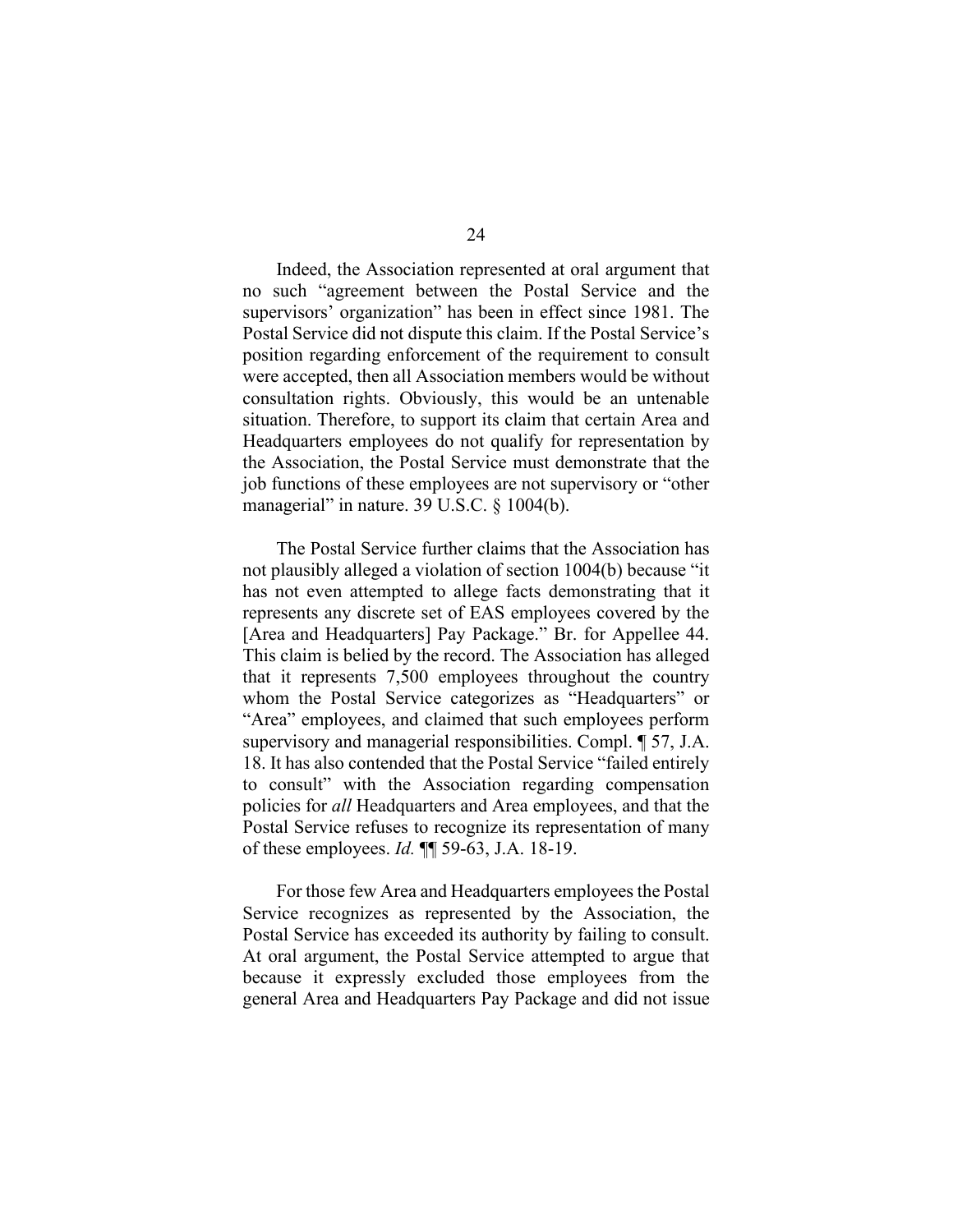any 2016 to 2019 pay package for these employees, it did not breach its obligation to consult. *See also id.* ¶¶ 61-62, J.A. 18- 19. This reeks of chicanery. The Postal Service may not evade its statutory obligation to consult by excluding employees from its pay packages and refusing to promulgate any pay policies for them. *See* 39 U.S.C. § 1004(e)(1) (requiring the Postal Service to propose a pay package for members of a supervisory organization within forty-five days of reaching a collective bargaining agreement for rank-and-file employees).

As things now stand, it appears that the Postal Service is of the view that the majority of Area and Headquarters employees are not entitled to representation by the Association because they are not "supervisory" or "other managerial employees." *Id.* § 1004(b). However, the Postal Service's position reflects nothing more than an unsupported assertion that is strongly contested by the Association. On remand, the District Court must determine which of these employees have been improperly excluded from the right to representation granted in section 1004(b).

# *2. The Postal Service's Refusal to Consult with the Association Regarding Postmasters is* Ultra Vires

Section 1004(b) sets the requirements for a group to become a "recognized organization[]" that is "entitled to participate directly" in the planning and development of compensation policy for its members. 39 U.S.C. § 1004(b). In order to become a recognized organization, a group must prove that it is *either* (1) a supervisory organization that represents a majority of supervisors; (2) an organization (other than an organization representing supervisors) that represents at least twenty percent of postmasters; *or* (3) a managerial organization (other than an organization representing supervisors or postmasters) that represents a substantial percentage of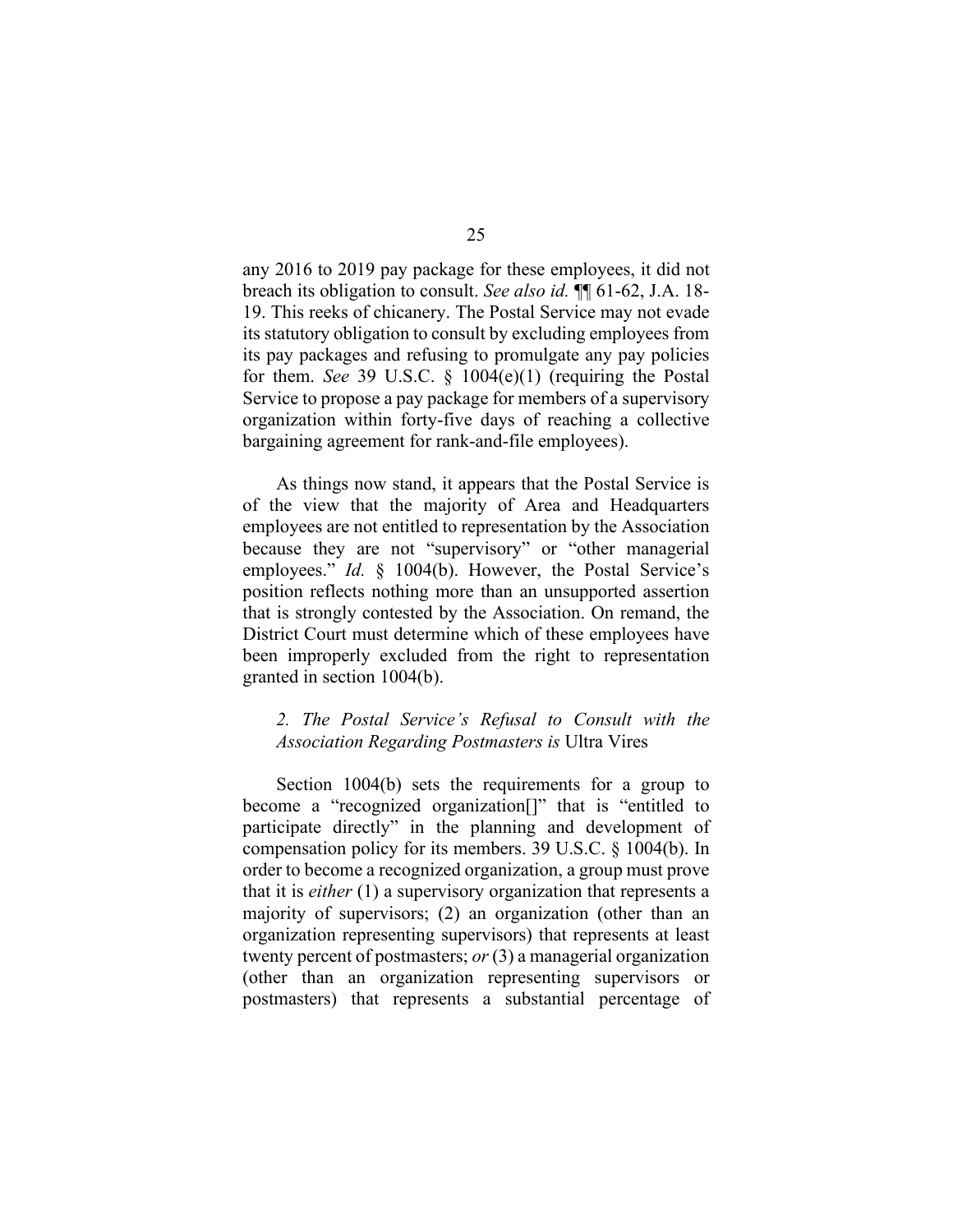managerial employees. *Id.* Once an organization has satisfied any one of these three standards, "such organization . . . shall be entitled to participate directly" in the development of compensation policies "relating to supervisory and other managerial employees." *Id.*

The Postal Service contends this provision mandates that separate, mutually exclusive organizations represent *only* supervisory employees *or* postmasters *or* managerial employees. Br. for Appellee 38-40. Because the Association represents supervisory employees, the Postal Service insists, it cannot also represent postmasters. The Postal Service relies on this construction to justify its refusal to consult with the Association regarding its 4,100 postmaster members. Because there is currently no freestanding organization to represent managerial employees, who are instead represented by the Association and recognized organizations of postmasters, this interpretation would deny all managerial employees representation in the development of pay policies. Corrected Br. for Appellant 47; Reply Br. for Appellant 4. Intervenor United Postmasters has endorsed the Postal Service's position. *See* Br. for Intervenor Def.-Appellee 8.

Once again, the question before us is whether "the disputed [agency interpretation] defies the plain language of a statute or . . . the agency's construction is utterly unreasonable and thus impermissible." *Aid Ass'n for Lutherans*, 321 F.3d at 1174. As we explain below, the Postal Service's construction requires adding text to the Act that Congress pointedly omitted. We therefore hold that the Postal Service's position is contrary to the plain language of the Act.

The carefully worded language of section 1004(b) presents different requirements for supervisory organizations than it does for postmaster or managerial organizations. In requiring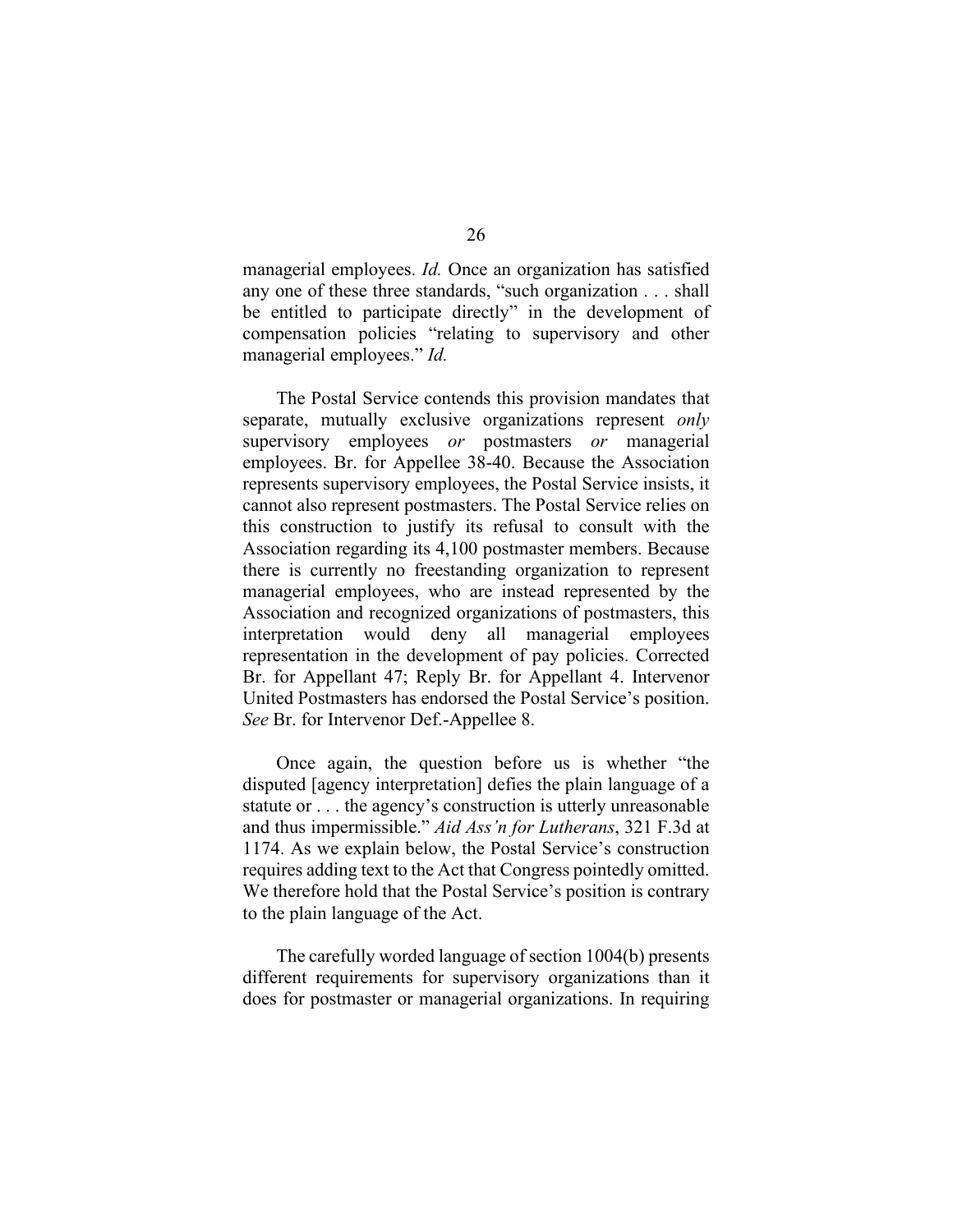that a supervisory organization represent "a majority of supervisors," Congress made clear that there can be only *one*  such organization authorized to consult on behalf of supervisors. 39 U.S.C. § 1004(b). Multiple organizations cannot each represent "a majority of supervisors," only one can. However, because any given postmasters' organization must only represent "at least 20 percent of postmasters," as many as five postmasters' organizations could qualify under the Act. Likewise, a managerial organization must only represent "a substantial percentage of managerial employees," so many managerial organizations could qualify. *Id.* This distinction sets the supervisory organization apart from the start.

While postmasters' organizations are expressly prohibited from also representing supervisors, and managerial organizations are prohibited from also representing supervisors or postmasters, no such restriction is placed on supervisory organizations. Supervisory organizations – beyond having to show they represent a majority of supervisors – are not limited in who else they can represent. This precisely crafted statute thus presents a "nested" structure, in which Congress placed deliberate restrictions on postmasters' organizations (which may not represent supervisors) and on managerial organizations (which may not represent either supervisors or postmasters), but conspicuously left the supervisory organization free to represent either postmasters or managers alongside supervisors. *See* Figure 1, *infra*. "[W]hen Congress includes particular language in one section of a statute but omits it in another . . . , it is generally presumed that Congress acts intentionally and purposely in the disparate inclusion or exclusion." *Collins v. Yellen*, 141 S. Ct. 1761, 1782 (2021) (quoting *Barnhart v. Sigmon Coal Co.*, 534 U.S. 438, 452 (2002)). The Act does not say that a supervisory organization cannot represent postmasters. Therefore, the Postal Service's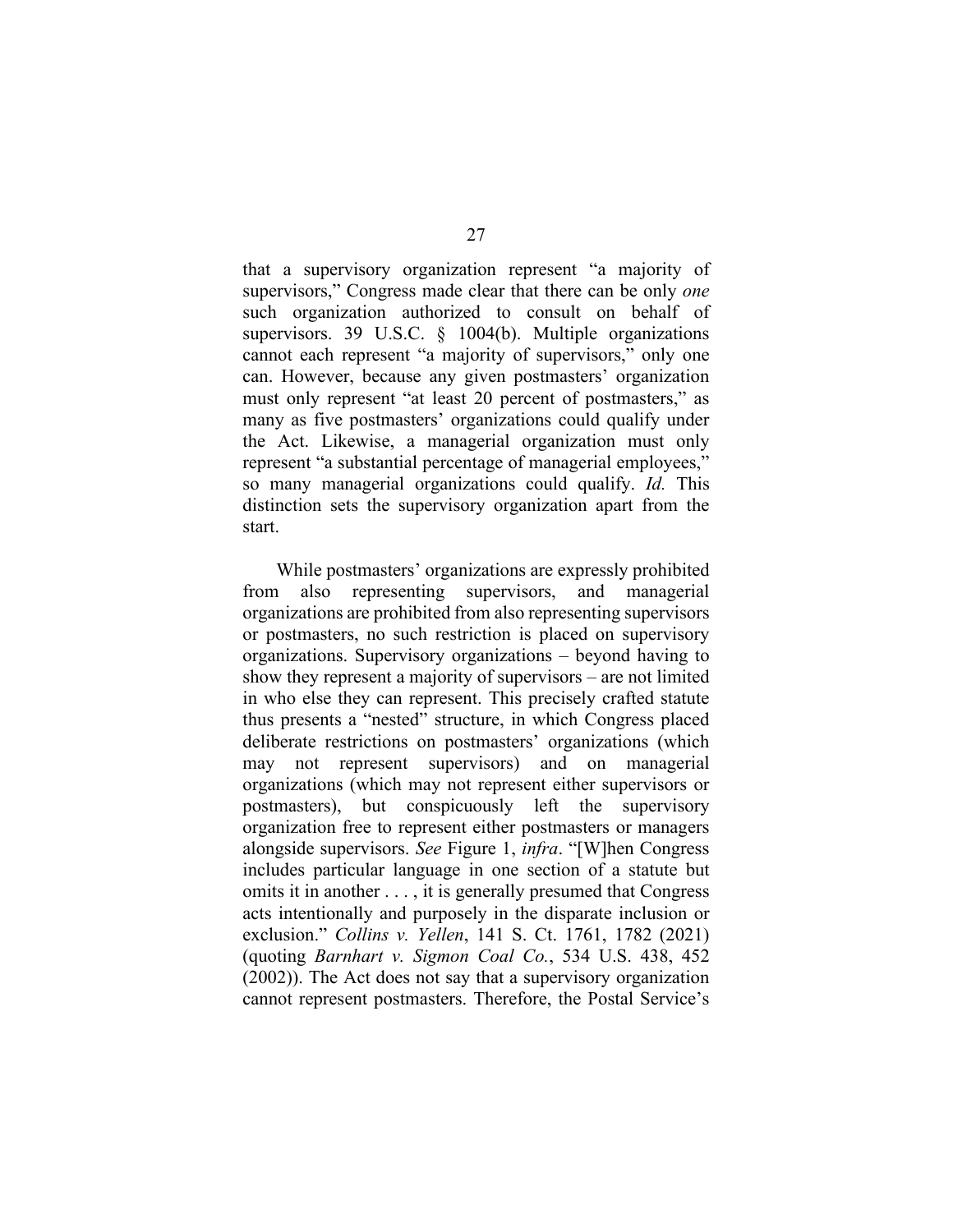construction of the statute would require us to write a restriction into the text that is not there. We will not do that. *Alabama v. North Carolina*, 560 U.S. 330, 352 (2010) ("We do not—we cannot—add provisions to a federal statute.").



*Figure 1: Section 1004(b)'s Nested Structure*

This precise enactment of statutory language on the part of Congress was no accident. First, it reflects the history of the Act and the representative organizations that were in existence when the Act was first passed. When the consultation process was established in 1970, the Association represented "a majority of supervisors" and was thus the sole recognized supervisory organization. *See National Association*, 602 F.2d at 438 (discussing early consultation agreements between the Association and Postal Service). The original statute made no reference to postmasters or postmaster organizations, but permitted "managerial organization[s] (other than an organization representing supervisors) [that] represent[] a substantial percentage of managerial employees." Pub. L. No. 91-375, 84 Stat. 719, 731 (1970). At that time, organizations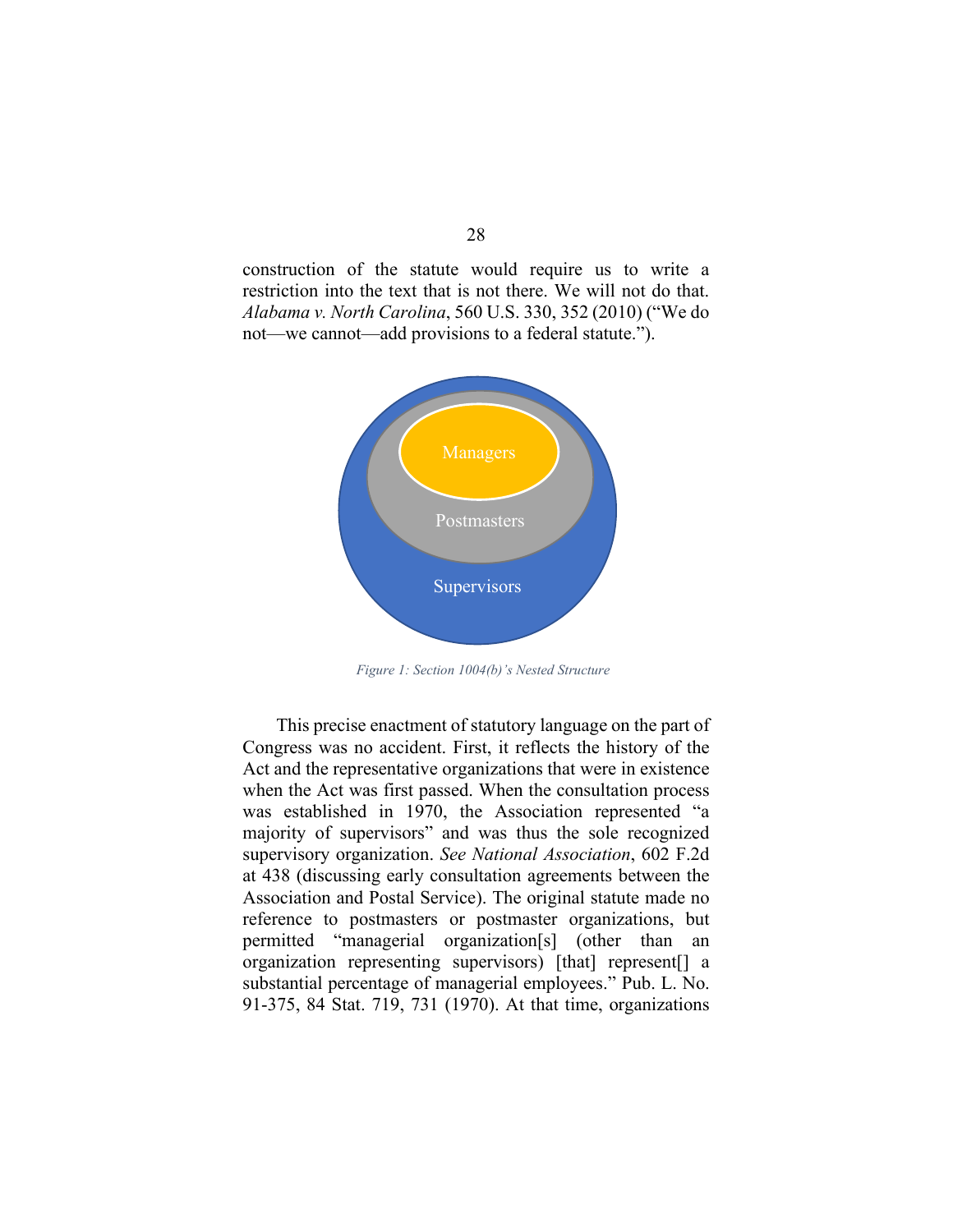representing postmasters qualified for consultation as "managerial organization[s]." *See National Association*, 602 F.2d at 426 n.7 (describing the National Association of Postmasters of the United States and the National League of Postmasters of the United States as recognized organizations under § 1004(b) before the statute mentioned postmasters' organizations). Postmasters were thus understood to be a subset of "supervisory and other managerial" employees. No standalone organization for managerial employees existed at the Act's inception, nor does one exist today. Corrected Br. for Appellant 47; Reply Br. for Appellant 4.

In 1980, Congress added to the Act the detailed participation process and factfinding panel for resolving disputes now codified in 39 U.S.C.  $\S$  1004(c)–(g). Pub. L. No. 96-326, 94 Stat. 1023 (1980). However, as originally enacted, these provisions permitted *only the supervisory organization* to engage in these processes. *Id.* "Managerial organizations," then consisting of organizations representing postmasters, could consult but were excluded from protection of the participation requirements and dispute resolution process. S. Rep. No. 108- 112, at 3 (2003). This "left postmasters with no avenue to resolve disagreements with Postal Headquarters" and "limited their ability to have meaningful discussions with Postal Headquarters on issues relating to pay and benefits." *Id.*

In 2003, Congress amended the Postal Act to allow postmasters' organizations access to the same participation and dispute resolution procedures available to supervisory organizations. *See* Postmasters' Equity Act of 2003, Pub. L. No. 108-86, 117 Stat. 1052. It defined "postmasters' organization" in the Act, added the twenty percent threshold for recognition, and afforded postmasters' groups access to the dispute resolution process. *Id*. at 1052-53. Congress left in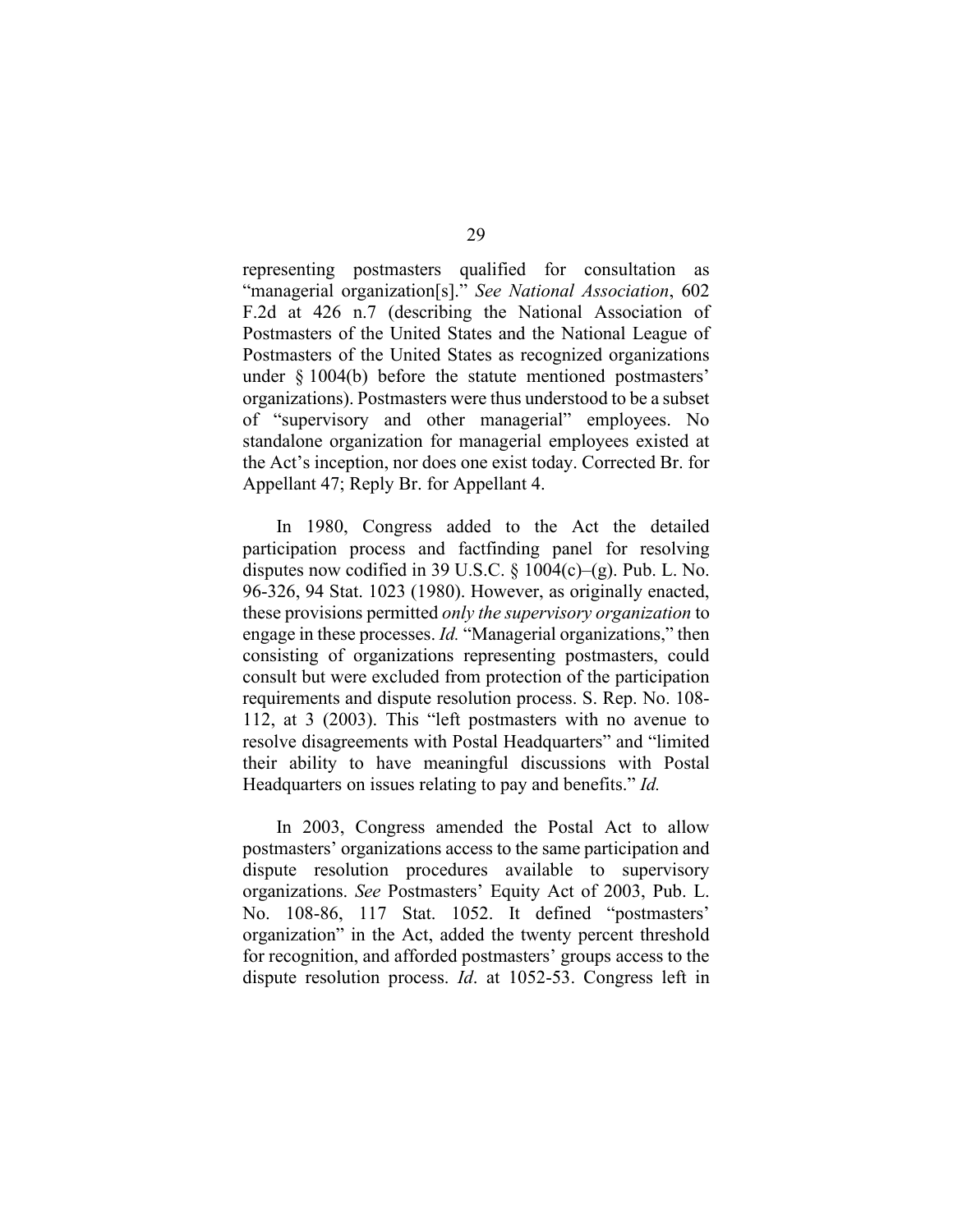place the catchall category of "managerial organization," even though no such separate group existed.

Rather than institute a rigid separation, the 2003 amendment confirms that postmasters are managers: "'postmaster' means an individual who is the manager in charge of the operations of a post office, with or without the assistance of subordinate managers or supervisors." 39 U.S.C. § 1004(i)(3). Notably, when Congress amended the Act in 2003, it did not add a restriction that would prevent postmasters who were already members of the Association from continuing membership in that larger umbrella group. Rather, Congress took care to preserve these employees' access to membership in the general supervisory organization, while ensuring that postmasters' organizations could additionally avail themselves of the dispute resolution measures.

Importantly, Congress safeguarded the ability of managerial personnel – who had no organization of their own – to seek representation via either an existing recognized supervisory organization or postmasters' organization. The resulting structure gives Postal Service managers and postmasters the choice to throw in their lot with the general supervisory organization, which represents the interests of all supervisory and managerial employees including postmasters, or, if they prefer, to join their own, category-specific negotiating body.

It is noteworthy that the Postal Service's position that it "cannot lawfully recognize [the Association] as representative of postmasters in addition to supervisors," Compl. ¶ 79, J.A. 23, is belied by its own practice. At oral argument, counsel for the Postal Service acknowledged that the agency has consulted with the Association (and Intervenor United Postmasters and Managers of America) on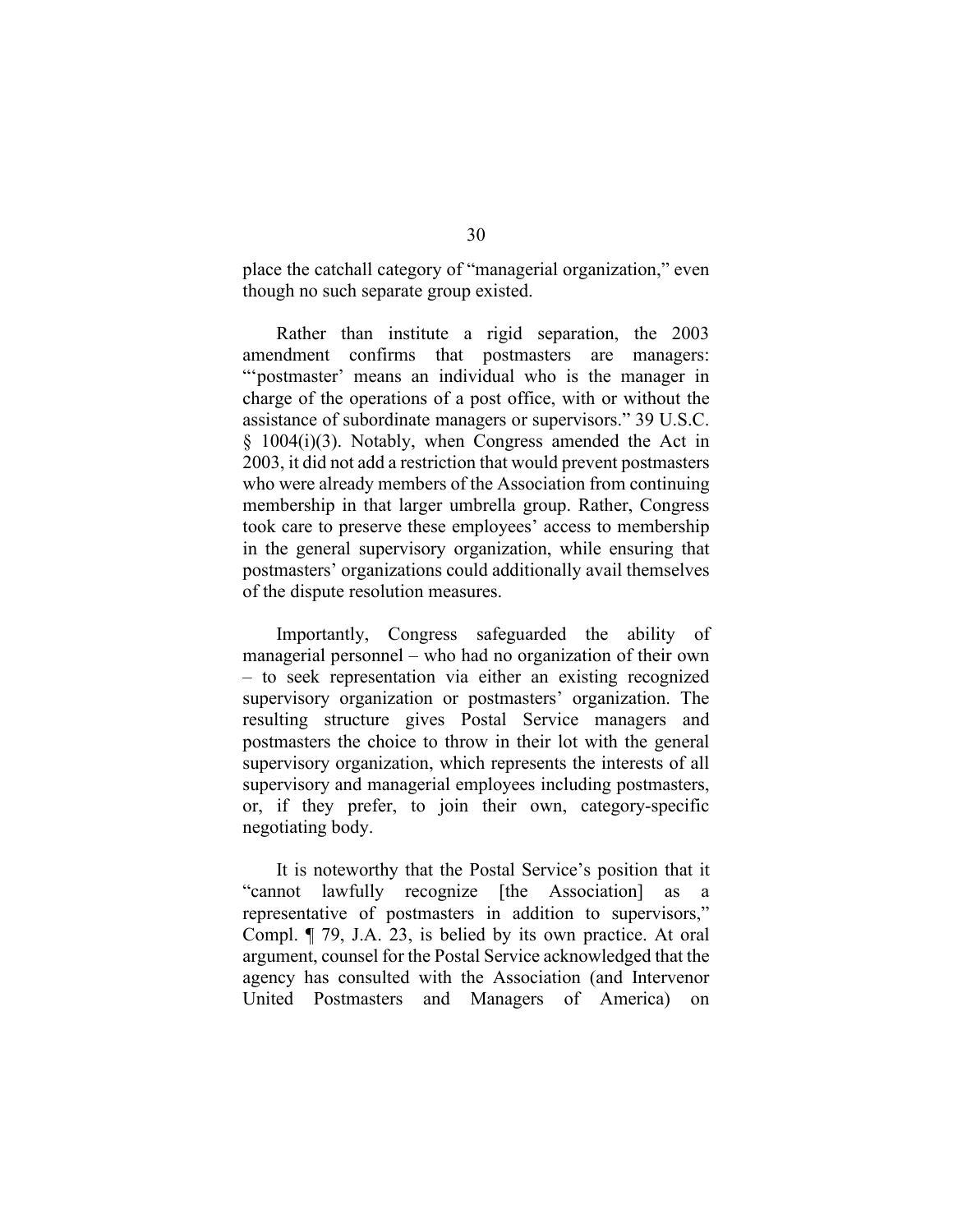compensation policies for *managerial* employees and continues to do so today. The parenthetical restrictions in the statute cannot both be read to permit these organizations to represent managerial employees but to deny supervisory organizations the ability to represent postmasters. The Postal Service's proposed interpretation that these groups must be mutually exclusive presents an "utterly unreasonable" interpretation of the statute that contravenes Congress's careful wording and would deny thousands of managerial employees access to the protections of the Act as Congress intended. *Aid Ass'n for Lutherans*, 321 F.3d at 1174.

In sum, it is undisputed that the Association qualifies as a recognized organization under the Postal Act because it represents "a majority of supervisors." 39 U.S.C. § 1004(b); Br. for Appellee 7-8. Having met this threshold requirement, it is therefore "entitled to participate directly in the planning and development of pay policies . . . relating to supervisory and other managerial employees." 39 U.S.C. § 1004(b). Its postmaster members, described in the Act as "manager[s] . . . with or without the assistance of subordinate managers or supervisors," *id.* § 1004(i)(3), plainly fall into the broad category of "supervisory and other managerial employees" the Association may represent, *id.* § 1004(b). It follows that section 1004(b) requires the Postal Service to consult with the Association regarding compensation for these employees.

# *3. The Postal Service Must Give Reasons for Rejecting the Association's Recommendations*

Finally, the Association alleges the Postal Service did not supply reasons for rejecting its recommendations on the Field Pay Package before issuing a final decision. Compl. ¶¶ 53-54, J.A. 17. The plain text of section 1004(b) and our precedent mandate that the Postal Service must "suppl[y] the